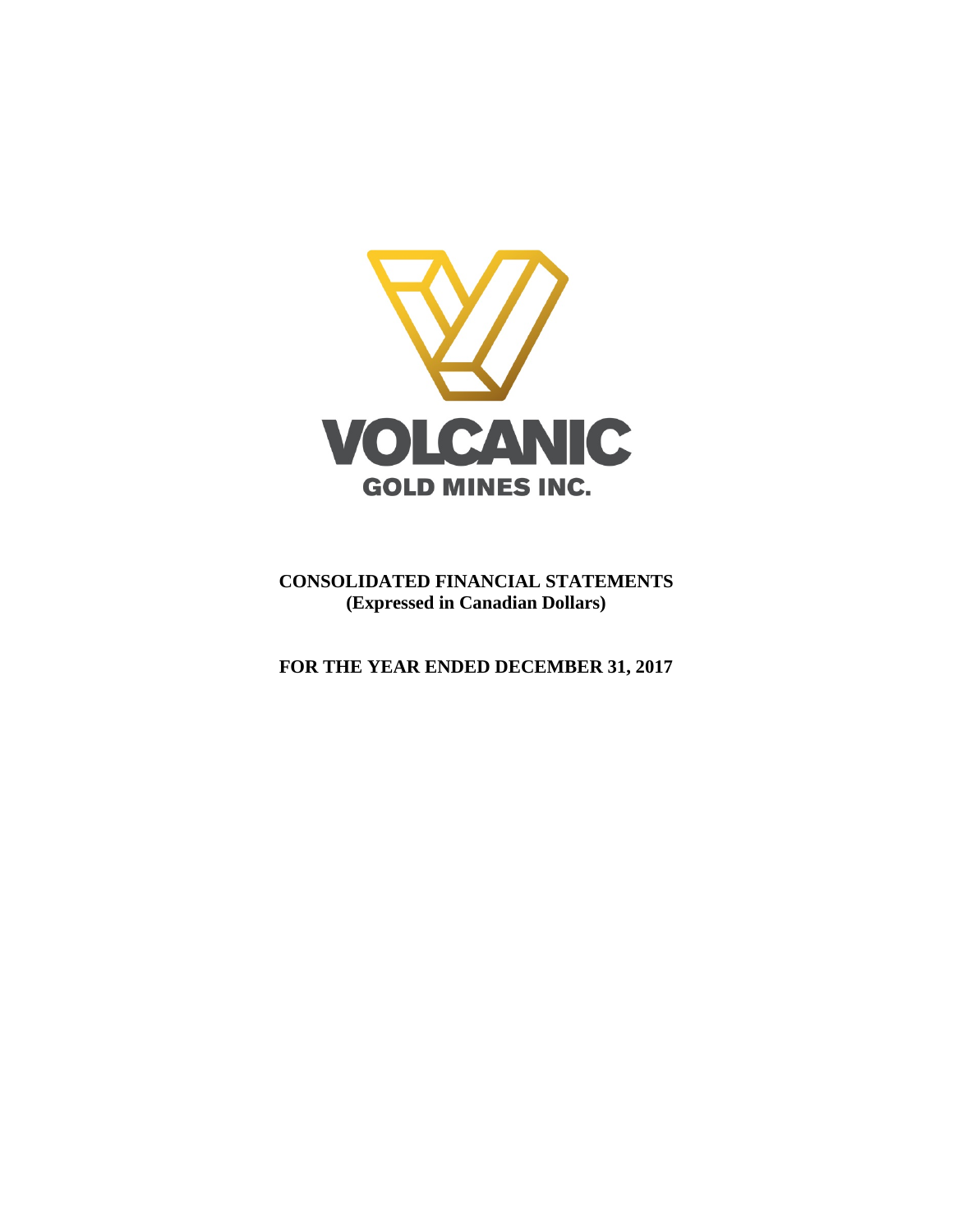# **INDEPENDENT AUDITORS' REPORT**

To the Shareholders of Volcanic Gold Mines Inc.

We have audited the accompanying consolidated financial statements of Volcanic Gold Mines Inc., which comprise the consolidated statements of financial position as at December 31, 2017 and 2016 and the consolidated statements of loss and comprehensive loss, cash flows and changes in shareholders' equity for the years then ended, and a summary of significant accounting policies and other explanatory information.

### *Management's Responsibility for the Consolidated Financial Statements*

Management is responsible for the preparation and fair presentation of these consolidated financial statements in accordance with International Financial Reporting Standards, and for such internal control as management determines is necessary to enable the preparation of consolidated financial statements that are free from material misstatement, whether due to fraud or error.

### *Auditors' Responsibility*

Our responsibility is to express an opinion on these consolidated financial statements based on our audits. We conducted our audits in accordance with Canadian generally accepted auditing standards. Those standards require that we comply with ethical requirements and plan and perform the audit to obtain reasonable assurance about whether the consolidated financial statements are free from material misstatement.

An audit involves performing procedures to obtain audit evidence about the amounts and disclosures in the consolidated financial statements. The procedures selected depend on the auditors' judgment, including the assessment of the risks of material misstatement of the consolidated financial statements, whether due to fraud or error. In making those risk assessments, the auditor considers internal control relevant to the entity's preparation and fair presentation of the consolidated financial statements in order to design audit procedures that are appropriate in the circumstances, but not for the purpose of expressing an opinion on the effectiveness of the entity's internal control. An audit also includes evaluating the appropriateness of accounting policies used and the reasonableness of accounting estimates made by management, as well as evaluating the overall presentation of the consolidated financial statements.

We believe that the audit evidence we have obtained in our audits is sufficient and appropriate to provide a basis for our audit opinion.

#### *Opinion*

In our opinion, these consolidated financial statements present fairly, in all material respects, the financial position of Volcanic Gold Mines Inc. as at December 31, 2017 and 2016 and its financial performance and its cash flows for the years then ended in accordance with International Financial Reporting Standards.

### *Emphasis of Matter*

Without qualifying our opinion, we draw attention to Note 1 in the consolidated financial statements which describes conditions and matters that indicate the existence of a material uncertainty that may cast significant doubt about the ability of Volcanic Gold Mines Inc. to continue as a going concern.

# **"DAVIDSON & COMPANY LLP"**

April 26, 2018



Vancouver, Canada Chartered Professional Accountants

1200 - 609 Granville Street, P.O. Box 10372, Pacific Centre, Vancouver, B.C., Canada V7Y 1G6 Telephone (604) 687-0947 Davidson-co.com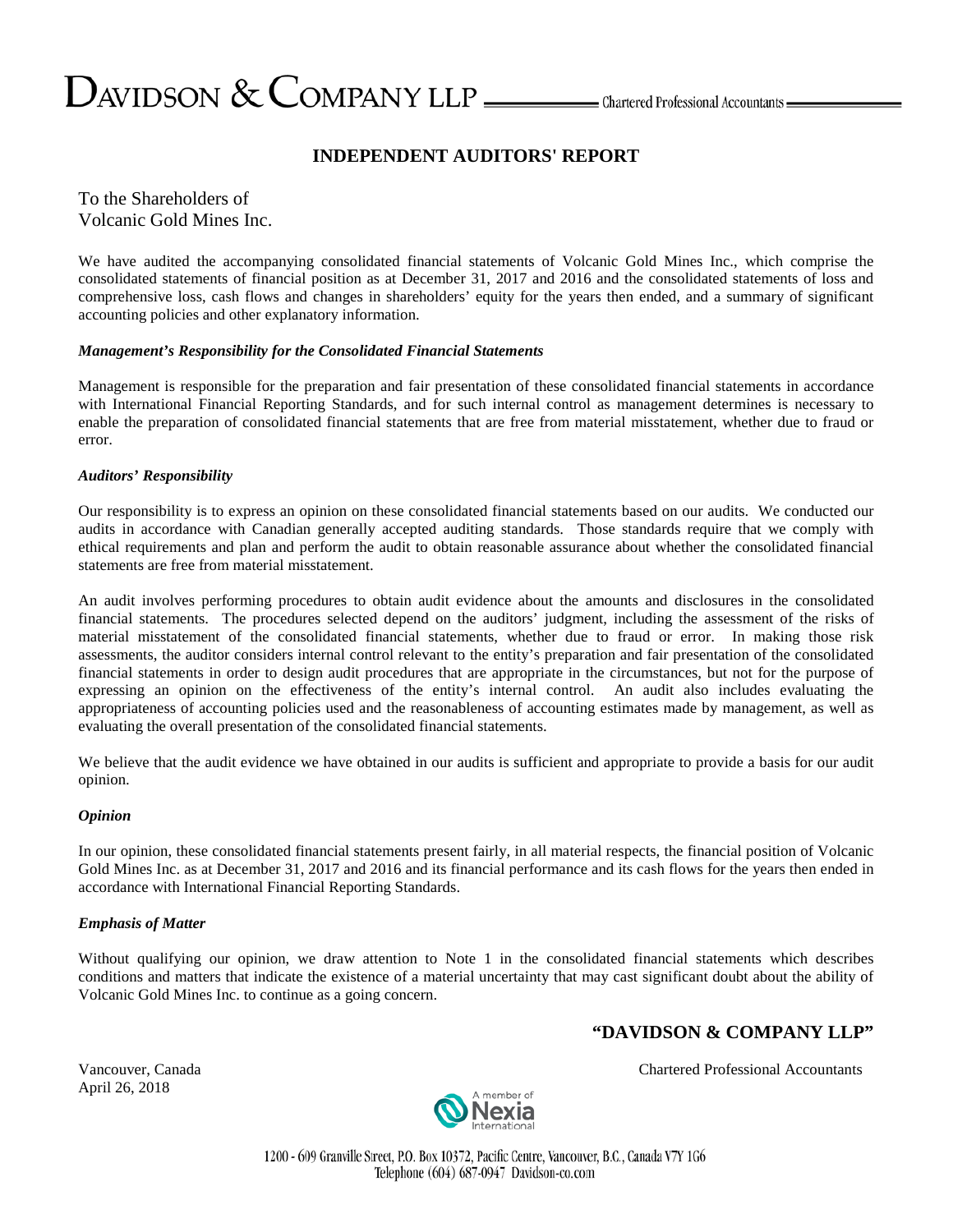### **VOLCANIC GOLD MINES INC.** CONSOLIDATED STATEMENTS OF FINANCIAL POSITION As at December 31, 2017 and 2016 (Expressed in Canadian Dollars)

|                                                   | 2017            | 2016               |
|---------------------------------------------------|-----------------|--------------------|
| <b>ASSETS</b>                                     |                 |                    |
| <b>Current</b>                                    |                 |                    |
| Cash                                              | \$<br>1,155,116 | \$<br>472,746      |
| Receivables                                       | 9,858           | 6,973              |
| Prepaid expenses and deposits                     | 66,693          |                    |
| Total current assets                              | 1,231,667       | 479,719            |
|                                                   |                 |                    |
| Non-current                                       |                 |                    |
| Long-term deposits (Note 9)                       | 61,000          |                    |
| Property and equipment (Note 5)                   | 17,375          |                    |
| Deferred acquisition costs (Note 6)               | 43,569          |                    |
| Mineral properties (Note 6)                       | 2,605,605       |                    |
| Total non-current assets                          | 2,727,549       |                    |
|                                                   | \$<br>3,959,216 | \$<br>479,719      |
| <b>LIABILITIES AND SHAREHOLDERS' EQUITY</b>       |                 |                    |
| <b>Current</b>                                    |                 |                    |
| Accounts payable and accrued liabilities (Note 9) | \$<br>182,991   | \$<br>311,424      |
| <b>Total liabilities</b>                          | 182,991         | 311,424            |
|                                                   |                 |                    |
| Shareholders' equity                              |                 |                    |
| Share capital (Note 10)                           | 13,191,847      | 5,408,551          |
| Share subscriptions received in advance (Note 10) | 2,143,227       | 301,567<br>104,517 |
| Other equity reserves (Note 10)<br>Deficit        | (12,049,692)    | (5,646,340)        |
|                                                   |                 |                    |
| Equity attributed to shareholders of the Company  | 3,285,382       | 168,295            |
| Non-controlling interest (Note 7)                 | 490,843         |                    |
| Total shareholders' equity                        | 3,776,225       | 168,295            |
|                                                   | \$<br>3,959,216 | \$<br>479,719      |

## **Nature and continuance of operations** (Note 1) **Subsequent events (Note 18)**

Approved and authorized by the Board on April 26, 2018.

| <i>"Jeremy Crozier"</i> | Director | "Simon Ridgway" | Director |
|-------------------------|----------|-----------------|----------|
| Jeremy Crozier          |          | Simon Ridgway   |          |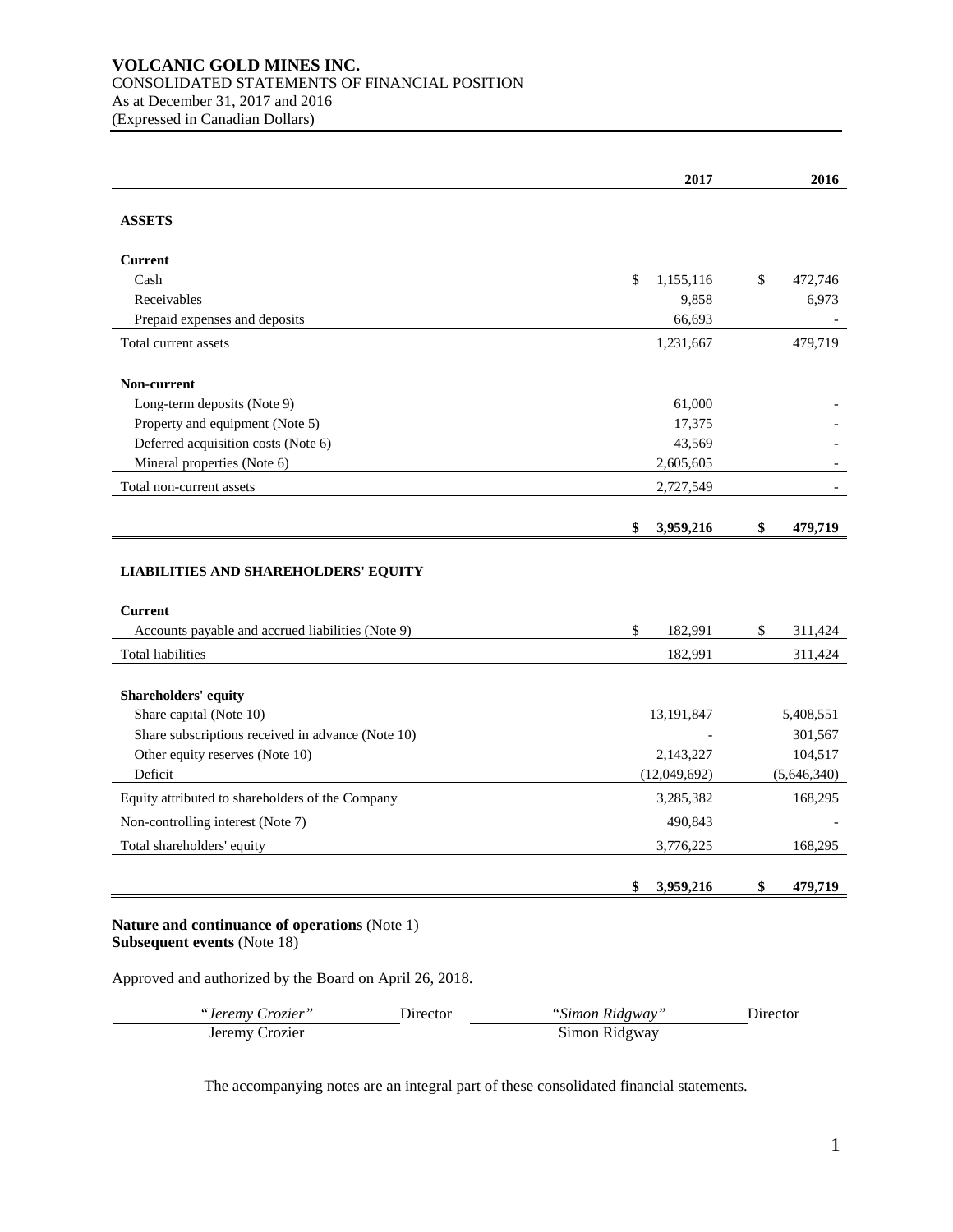### **VOLCANIC GOLD MINES INC.** CONSOLIDATED STATEMENTS OF LOSS AND COMPREHENSIVE LOSS For the years ended December 31, 2017 and 2016 (Expressed in Canadian Dollars)

|                                                                                                                         | 2017                            | 2016             |
|-------------------------------------------------------------------------------------------------------------------------|---------------------------------|------------------|
| <b>Exploration expenditures</b> (Note 8)                                                                                | \$<br>2,825,047                 | \$<br>247,254    |
| General and administrative expenses                                                                                     |                                 |                  |
| Consulting and management fees (Note 9)                                                                                 | 241,641                         | 60,000           |
| Depreciation                                                                                                            | 1,975                           |                  |
| Investor relations (Note 9)                                                                                             | 546,650                         |                  |
| Office and administration (Note 9)                                                                                      | 104,867                         | 15,003           |
| Professional fees (Note 9)                                                                                              | 71,525                          | 59,840           |
| Regulatory and filing fees (Note 9)                                                                                     | 23,027                          | 20,507           |
| Salaries and benefits (Note 9)                                                                                          | 89,560                          |                  |
| Share-based payments (Notes 9 and 11)                                                                                   | 1,830,353                       |                  |
| Travel (Note 9)                                                                                                         | 155,684                         | 35,877           |
|                                                                                                                         | 3,065,282                       | 191,227          |
| Loss before other items                                                                                                 | (5,890,329)                     | (438, 481)       |
| <b>Other items</b>                                                                                                      |                                 |                  |
| Foreign exchange gain                                                                                                   | 17.078                          |                  |
| Recovery on write-off of accounts payable (Note 9)                                                                      | 49,750                          | 8,938            |
| Write-off of deferred acquisition costs (Note 6)                                                                        | (693, 337)                      |                  |
| Loss and comprehensive loss for the year                                                                                | \$<br>(6,516,838)               | \$<br>(429, 543) |
| Loss and comprehensive loss attributable to:<br>Equity shareholders of the Company<br>Non-controlling interest (Note 7) | \$<br>(6,403,352)<br>(113, 486) | \$<br>(429, 543) |
|                                                                                                                         | \$<br>(6,516,838)               | \$<br>(429, 543) |
| Basic and diluted loss per common share attributable to equity shareholders of the<br>Company                           | \$<br>(0.15)                    | \$<br>(0.03)     |
| Weighted average number of common shares outstanding                                                                    | 42,680,838                      | 14,629,266       |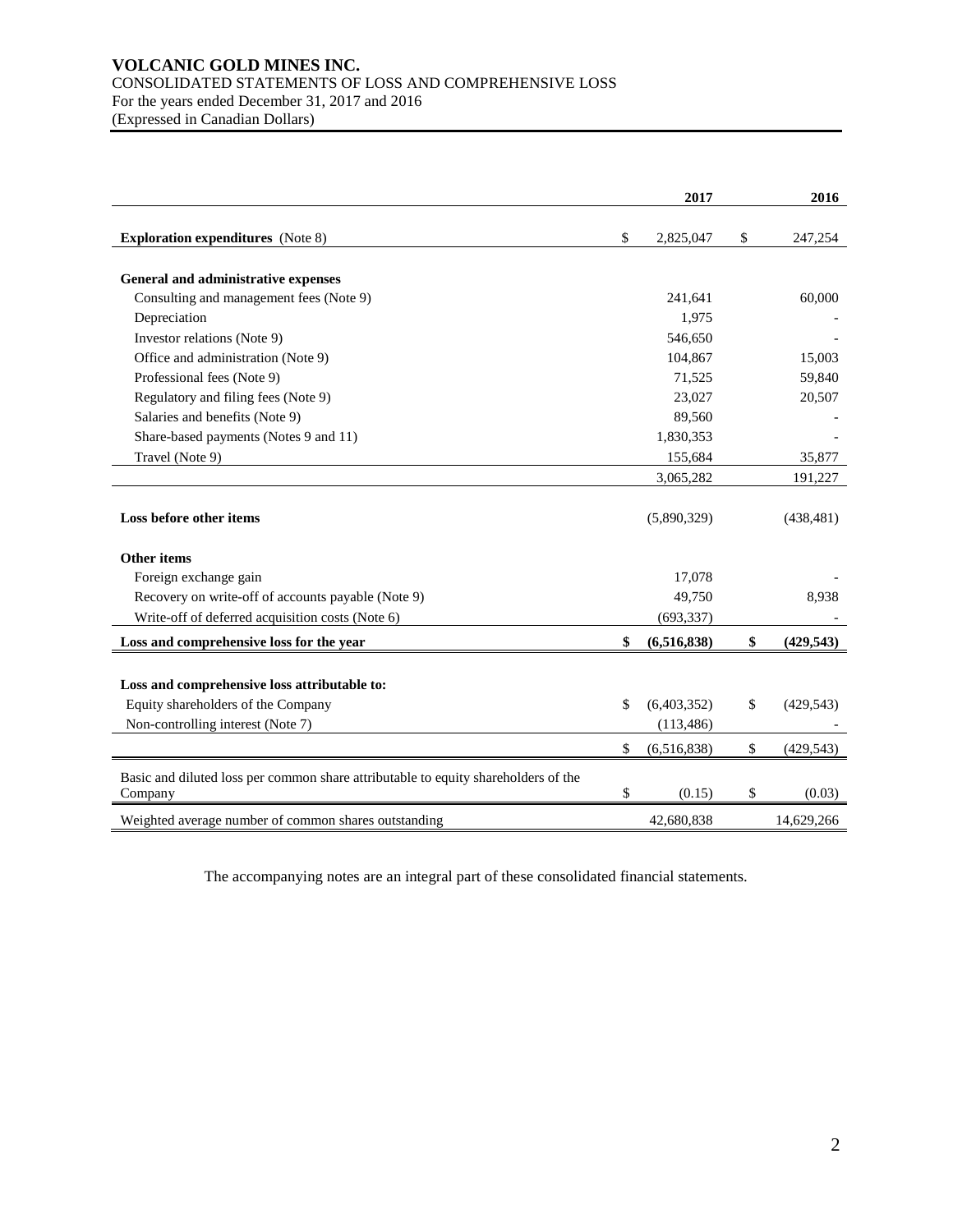## **VOLCANIC GOLD MINES INC.** CONSOLIDATED STATEMENTS OF CASH FLOWS For the years ended December 31, 2017 and 2016 (Expressed in Canadian Dollars)

|                                             | 2017              | 2016             |
|---------------------------------------------|-------------------|------------------|
| CASH FLOWS FROM OPERATING ACTIVITIES        |                   |                  |
| Loss for the year                           | \$<br>(6,516,838) | \$<br>(429, 543) |
| Items not affecting cash:                   |                   |                  |
| Recovery on write-off of accounts payable   | (49,750)          | (8,938)          |
| Write-off of deferred acquisition costs     | 693,337           |                  |
| Depreciation                                | 1,975             |                  |
| Share-based payments                        | 1,830,353         |                  |
| Non-cash working capital item changes:      |                   |                  |
| Amounts receivable                          | (2,885)           | (5,216)          |
| Prepaid expenses and deposits               | (66, 693)         |                  |
| Long-term deposits                          | (61,000)          |                  |
| Accounts payable and accrued liabilities    | (78, 683)         | 198,117          |
| Net cash used in operating activities       | (4,250,184)       | (245,580)        |
| <b>FINANCING ACTIVITIES</b>                 |                   |                  |
| Net proceeds from issuance of common shares | 6,119,058         |                  |
| Share subscriptions received                |                   | 301,567          |
| Share issuance costs                        | (236, 831)        |                  |
| Net cash provided by financing activities   | 5,882,227         | 301,567          |
| <b>INVESTING ACTIVITIES</b>                 |                   |                  |
| Purchase of property and equipment          | (19,350)          |                  |
| Deferred acquisition costs                  | (736,906)         |                  |
| Mineral property acquisitions               | (193, 417)        |                  |
| Net cash used in investing activities       | (949, 673)        |                  |
|                                             |                   |                  |
| Change in cash for the year                 | 682,370           | 55,987           |
| Cash, beginning of year                     | 472,746           | 416,759          |
|                                             |                   |                  |
| Cash, end of year                           | \$<br>1,155,116   | \$<br>472,746    |

Supplemental disclosure with respect to cash flows (Note 16)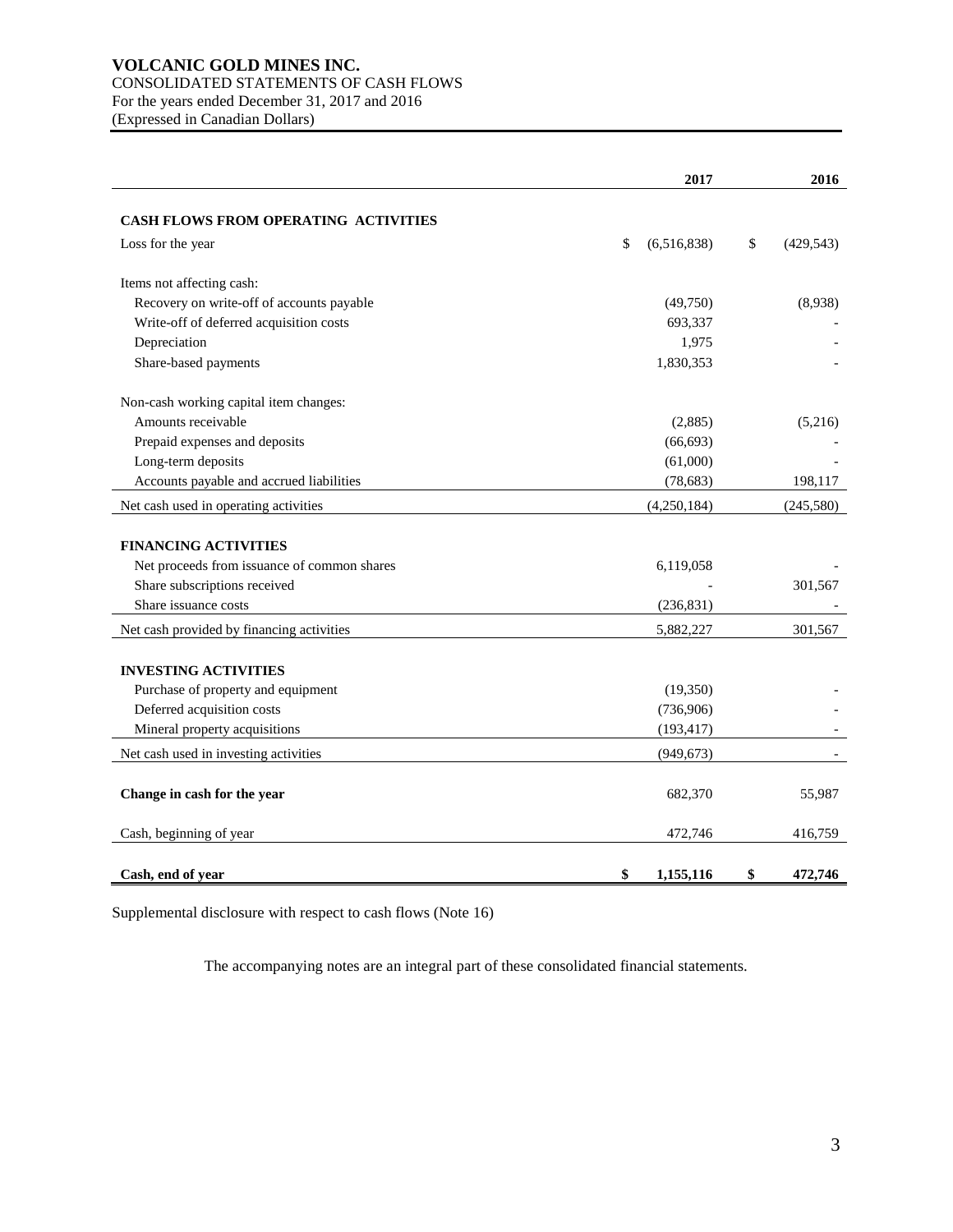# **VOLCANIC GOLD MINES INC.**  CONSOLIDATED STATEMENTS OF CHANGES IN SHAREHOLDERS' EQUITY For the years ended December 31, 2017 and 2016

(Expressed in Canadian Dollars)

| <b>Equity attributed to shareholders of the Company</b>                        |               |              |                               |                            |                                       |                |                                               |                                 |               |
|--------------------------------------------------------------------------------|---------------|--------------|-------------------------------|----------------------------|---------------------------------------|----------------|-----------------------------------------------|---------------------------------|---------------|
|                                                                                | <b>Number</b> | Amount       | <b>Share</b><br>subscriptions | <b>Warrants</b><br>reserve | Share-<br>based<br>payment<br>reserve | <b>Deficit</b> | Total equity<br>attributed to<br>shareholders | Non-<br>controlling<br>interest | <b>Total</b>  |
| Balance, December 31, 2015                                                     | 14,629,266    | \$5,408,551  | \$                            | \$                         | \$<br>104,517                         | \$ (5,216,797) | \$<br>296,271                                 | \$<br>٠                         | \$<br>296,271 |
| Loss for the year                                                              |               |              |                               |                            |                                       | (429, 543)     | (429, 543)                                    | ٠                               | (429, 543)    |
| Share subscriptions received                                                   |               |              | 301,567                       |                            |                                       |                | 301,567                                       | ٠                               | 301,567       |
| Balance, December 31, 2016                                                     | 14,629,266    | 5,408,551    | 301,567                       |                            | 104,517                               | (5,646,340)    | 168,295                                       | ٠                               | 168,295       |
| Loss for the year                                                              |               |              |                               |                            | ٠                                     | (6,403,352)    | (6,403,352)                                   | (113, 486)                      | (6,516,838)   |
| Shares issued for mineral<br>property acquisition<br>Shares issued for private | 3,766,372     | 1,807,859    |                               |                            |                                       |                | 1,807,859                                     | ÷,                              | 1,807,859     |
| placement                                                                      | 19,166,667    | 6,000,000    | (301, 567)                    |                            |                                       | ٠              | 5,698,433                                     | ٠                               | 5,698,433     |
| Shares issued for finders' fees                                                | 241,733       | 55,599       |                               |                            |                                       |                | 55,599                                        |                                 | 55,599        |
| Share issuance costs                                                           | ٠             | (500, 787)   | ٠                             | 208,357                    |                                       |                | (292, 430)                                    |                                 | (292, 430)    |
| Warrants exercised                                                             | 8,082,500     | 420,625      |                               |                            |                                       |                | 420,625                                       |                                 | 420,625       |
| Share-based payments<br>Acquired in an asset                                   |               |              |                               | ٠                          | 1,830,353                             |                | 1,830,353                                     |                                 | 1,830,353     |
| acquisition                                                                    |               |              |                               |                            |                                       |                |                                               | 604,329                         | 604,329       |
| Balance, December 31, 2017                                                     | 45,886,538    | \$13,191,847 | \$                            | 208,357                    | \$1,934,870                           | \$(12,049,692) | \$3,285,382                                   | 490.843<br>\$                   | \$3,776,225   |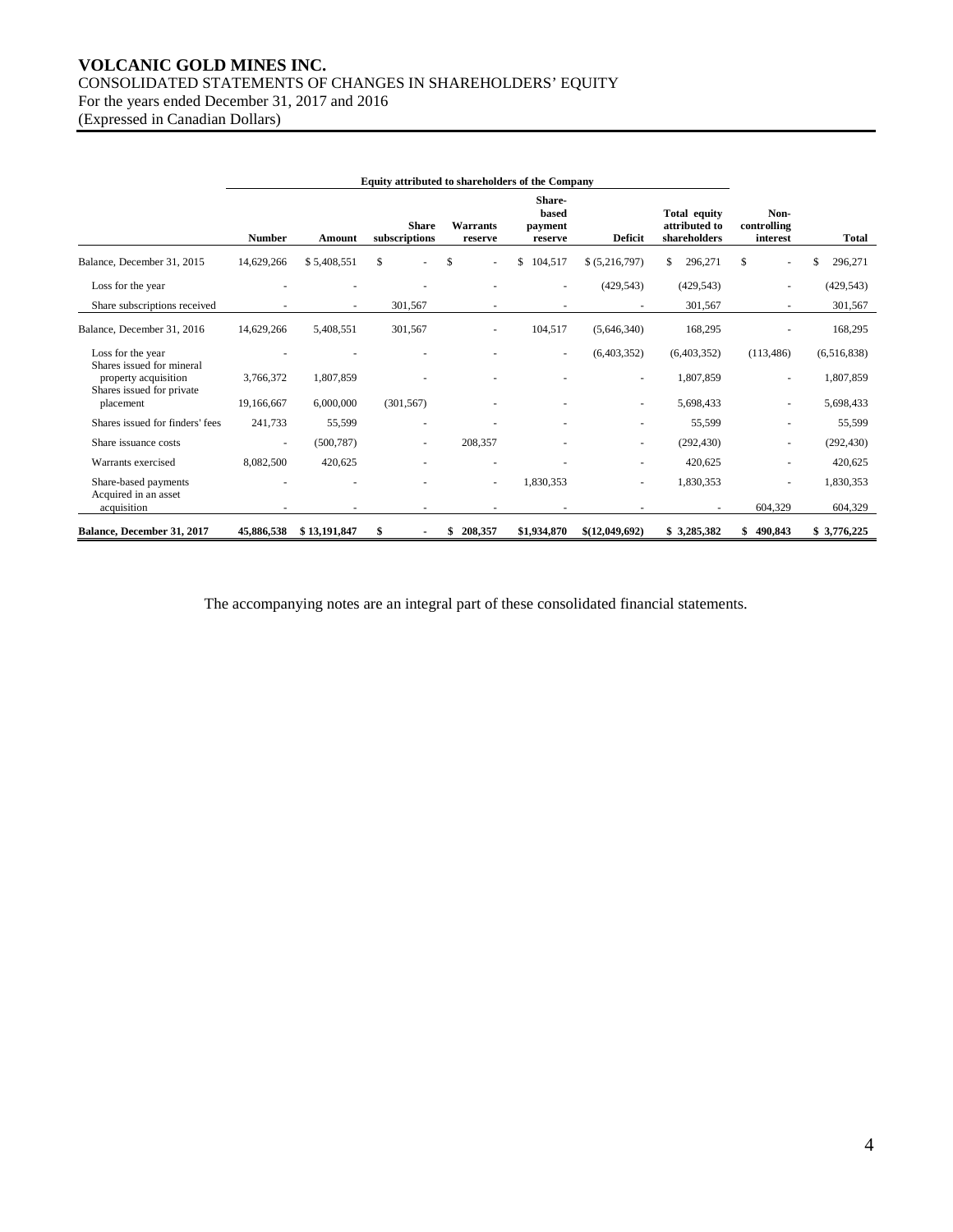### **1. NATURE AND CONTINUANCE OF OPERATIONS**

Volcanic Gold Mines Inc. is a publicly traded company incorporated under the British Columbia Corporations Act on April 25, 2007. The Company together with its subsidiaries (collectively referred to as the "Company") is principally engaged in acquisition and exploration of resource properties. The Company previously operated under "Volcanic Metals Corp." until it changed its name to Volcanic Gold Mines Inc. on January 19, 2017 and it currently trades under the symbol "VG" on the TSX Venture Exchange.

The head office, principal address and records office of the Company are located at 200 Burrard Street, Suite 650, Vancouver, British Columbia, V6C 3L6, Canada.

The Company is in the process of exploring and evaluating its resource properties and has not yet determined whether the properties contain ore reserves that are economically recoverable.

These consolidated financial statements have been prepared on a going concern basis, which assumes that the Company will be able to meet its obligations and continue its operations for its next fiscal year. Realization values may be substantially different from carrying values as shown and these consolidated financial statements do not give effect to adjustments that would be necessary to the carrying values and classification of assets and liabilities should the Company be unable to continue as a going concern. Such adjustments could be material. At December 31, 2017, the Company had not yet achieved profitable operations, has accumulated losses of \$12,049,692 since its inception, and expects to incur further losses in the development of its business. This material uncertainty may cast significant doubt about the Company's ability to continue as a going concern. The Company's ability to continue as a going concern is dependent upon its ability to generate future profitable operations and/or obtain the necessary financing to meet its obligations and repay its liabilities arising from normal business operations when they come due.

### **2. BASIS OF PREPARATION**

#### **Statement of compliance**

These consolidated financial statements, including comparatives have been prepared using accounting policies consistent with International Financial Reporting Standards ("IFRS") as issued by the International Accounting Standards Board ("IASB") and interpretations issued by the International Financial Reporting Interpretations Committee ("IFRIC").

#### **Basis of Measurement**

These consolidated financial statements have been prepared on the historical cost basis except for certain financial instruments, which are measured at fair value. In addition, these consolidated financial statements have been prepared using the accrual basis of accounting, except for cash flow information.

The consolidated financial statements are presented in Canadian dollars ("CAD").

The preparation of consolidated financial statements in compliance with IFRS requires management to make certain critical accounting estimates. It also requires management to exercise judgment in applying the Company's accounting policies. The areas involving a higher degree of judgment of complexity, or areas where assumptions and estimates are significant to the consolidated financial statements are disclosed in Note 4.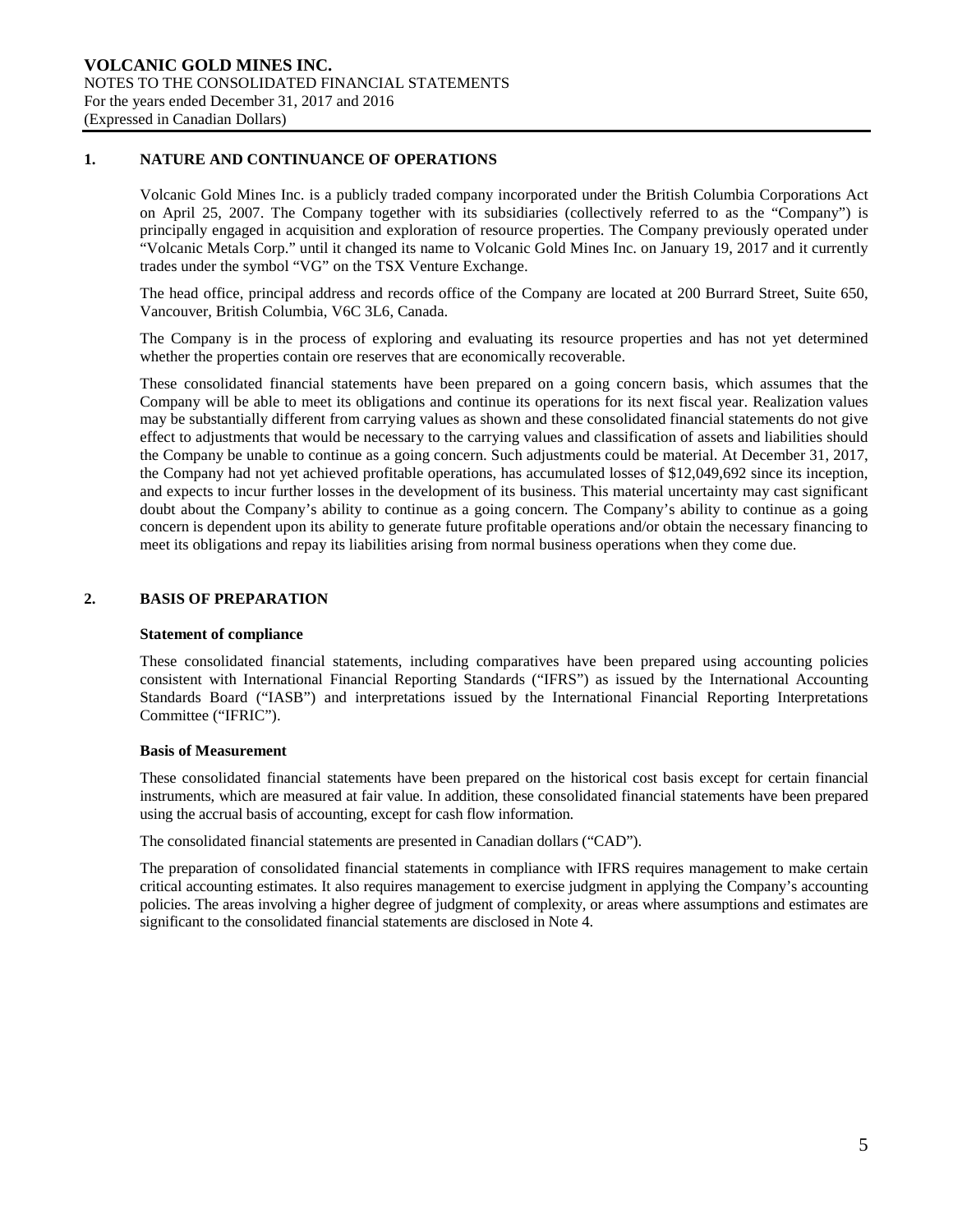## **3. SIGNIFICANT ACCOUNTING POLICIES**

#### **Basis of Consolidation**

These consolidated financial statements include the accounts of the Company and its subsidiaries. A subsidiary is an entity in which the Company has control, directly or indirectly, where control is defined as the power to govern the financial and operating policies of an enterprise so as to obtain benefits from its activities. All material intercompany transactions and balances have been eliminated on consolidation.

Details of the Company's principal subsidiaries as at December 31, 2017 are as follows:

|                                                                        |                                                  | Ownership     |                                    |
|------------------------------------------------------------------------|--------------------------------------------------|---------------|------------------------------------|
| <b>Name</b>                                                            | <b>Place of incorporation</b>                    | $\frac{0}{0}$ | <b>Principal activity</b>          |
| Sovereign Mines of Africa Limited<br>Sovereign Mines of Guinea Limited | British Virgin Islands<br>British Virgin Islands | 100%<br>75%   | Holding company<br>Holding company |
| Guiord SA                                                              | Republic of Guinea                               | 75%           | Exploration company                |

### **Foreign Currency Translation**

The functional currency is the currency of the primary economic environment in which the entity operations and has been determined for each entity within the Company. The functional currency for all entities within the corporate group is the Canadian dollar. The functional currency determinations were conducted through an analysis of the consideration factors identified in International Accounting Standards ("IAS") 21, *The Effects of Changes in Foreign Exchange Rates*.

Transactions in currencies other than the Canadian dollar are recorded at exchange rates prevailing on the dates of the transactions. At the end of each reporting period, the monetary assets and liabilities of the Company that are denominated in foreign currencies are translated at the rate of exchange at the statement of financial position date while non-monetary assets and liabilities are translated at historical rates. Revenues and expenses are translated at the exchange rates approximating those in effect on the date of the transactions. Exchange gains and losses arising on translation are included in the statement of loss and comprehensive loss.

#### **Loss per share**

The Company presents basic loss per share for its common shares, calculated by dividing the loss attributable to common shareholders of the Company by the weighted average number of common shares outstanding during the period. Diluted loss per share is calculated by adjusting the weighted average number of common shares outstanding for dilutive instruments. The number of shares included with respect to options, warrants, and similar instruments is computed using the treasury stock method. Diluted loss per share does not adjust the loss attributable to common shareholders or the weighted average number of common shares outstanding when the effect is antidilutive.

#### **Exploration and evaluation - mineral properties**

Pre-exploration costs are expensed as incurred. Costs related to the acquisition of mineral properties are capitalized by property, and costs related to the exploration and evaluation of mineral properties are expensed as incurred, until the property reaches development stage. If commercially profitable ore reserves are developed, capitalized costs of the related property are reclassified as mining assets and amortized using the unit of production method. If, after management review, it is determined that capitalized acquisition costs are not recoverable over the estimated economic life of the property, or the property is abandoned, or management deems there to be an impairment in value, the property is written down to its net realizable value.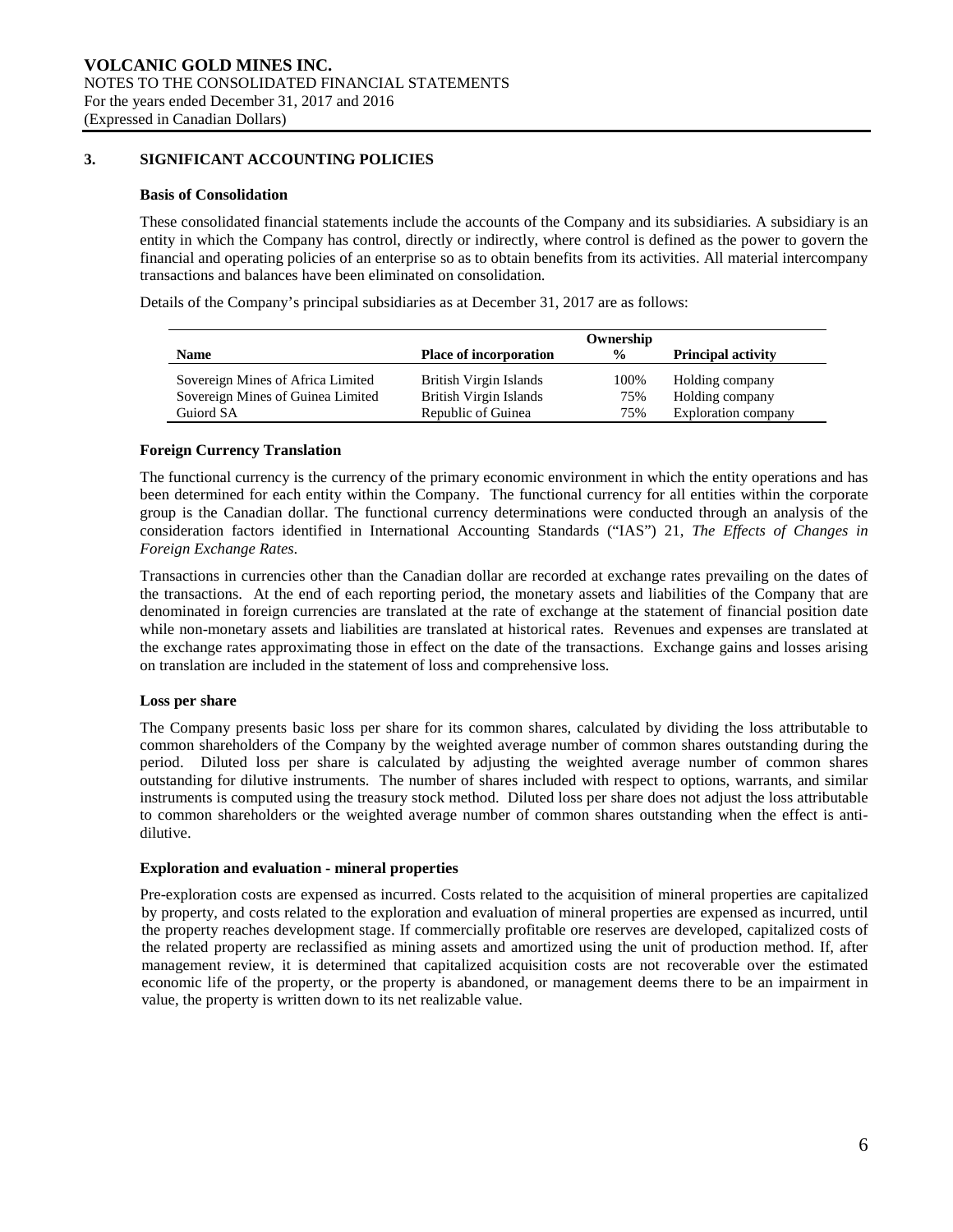#### **Exploration and evaluation - mineral properties** (cont'd...)

Where the Company has entered into option agreements to acquire interests in mineral properties that provide for periodic payments or periodic share issuances, amounts unpaid and unissued are not recorded as liabilities since they are payable and issuable entirely at the Company's option. Option payments are recorded as mineral property costs when the payments are made and the share issuances are recorded as mineral property costs using the fair market value of the Company's common shares at the earlier of the date the counterparty's performance is complete or the share issuance date.

Any option payments received by the Company from third parties or tax credits refunded to the Company are credited to the capitalized cost of the mineral property. If payments received exceed the capitalized cost of the mineral property, the excess is recognized as income in the year received. The amounts shown for mineral properties do not necessarily represent present or future values. Their recoverability is dependent upon the discovery of economically recoverable reserves, the ability of the Company to obtain the necessary financing to complete the development, and future profitable production or proceeds from the disposition thereof.

### **Impairment**

At the end of each reporting period, the Company's assets are reviewed to determine whether there is any indication that those assets may be impaired. If such indication exists, the recoverable amount of the asset is estimated in order to determine the extent of the impairment, if any. The recoverable amount is the higher of fair value less costs to sell and value in use. Fair value is determined as the amount that would be obtained from the sale of the asset in an arm's length transaction between knowledgeable and willing parties. In assessing value in use, the estimated future cash flows are discounted to their present value using a pre-tax discount rate that reflects current market assessments of the time value of money and the risks specific to the asset. If the recoverable amount of an asset is estimated to be less than its carrying amount, the carrying amount of the asset is reduced to its recoverable amount and the impairment loss is recognized in the profit or loss for the period. For an asset that does not generate largely independent cash inflows, the recoverable amount is determined for the cash generating unit to which the asset belongs.

Where an impairment loss subsequently reverses, the carrying amount of the asset (or cash-generating unit) is increased to the revised estimate of its recoverable amount, but to an amount that does not exceed the carrying amount that would have been determined had no impairment loss been recognized for the asset (or cash-generating unit) in prior years. A reversal of an impairment loss is recognized immediately in profit or loss.

#### **Decommissioning provision**

The Company recognizes liabilities for statutory, contractual, constructive or legal obligations associated with the retirement of mineral properties, oil and gas interests, and equipment, when those obligations result from the acquisition, construction, development or normal operation of the assets. The net present value of future rehabilitation cost estimates arising from the decommissioning of plant and other site preparation work is capitalized to the related assets along with a corresponding increase in the rehabilitation provision in the period incurred. Discount rates using a pre-tax rate that reflect the time value of money are used to calculate the net present value. The rehabilitation asset is depreciated on the same basis as the related asset.

The Company's estimates of reclamation costs could change as a result of changes in regulatory requirements, discount rates and assumptions regarding the amount and timing of the future expenditures. These changes are recorded directly to the related assets with a corresponding entry to the rehabilitation provision. The Company's estimates are reviewed annually for changes in regulatory requirements, discount rates, effects of inflation and changes in estimates.

Changes in the net present value, excluding changes in the Company's estimates of reclamation costs, are charged to profit and loss for the period.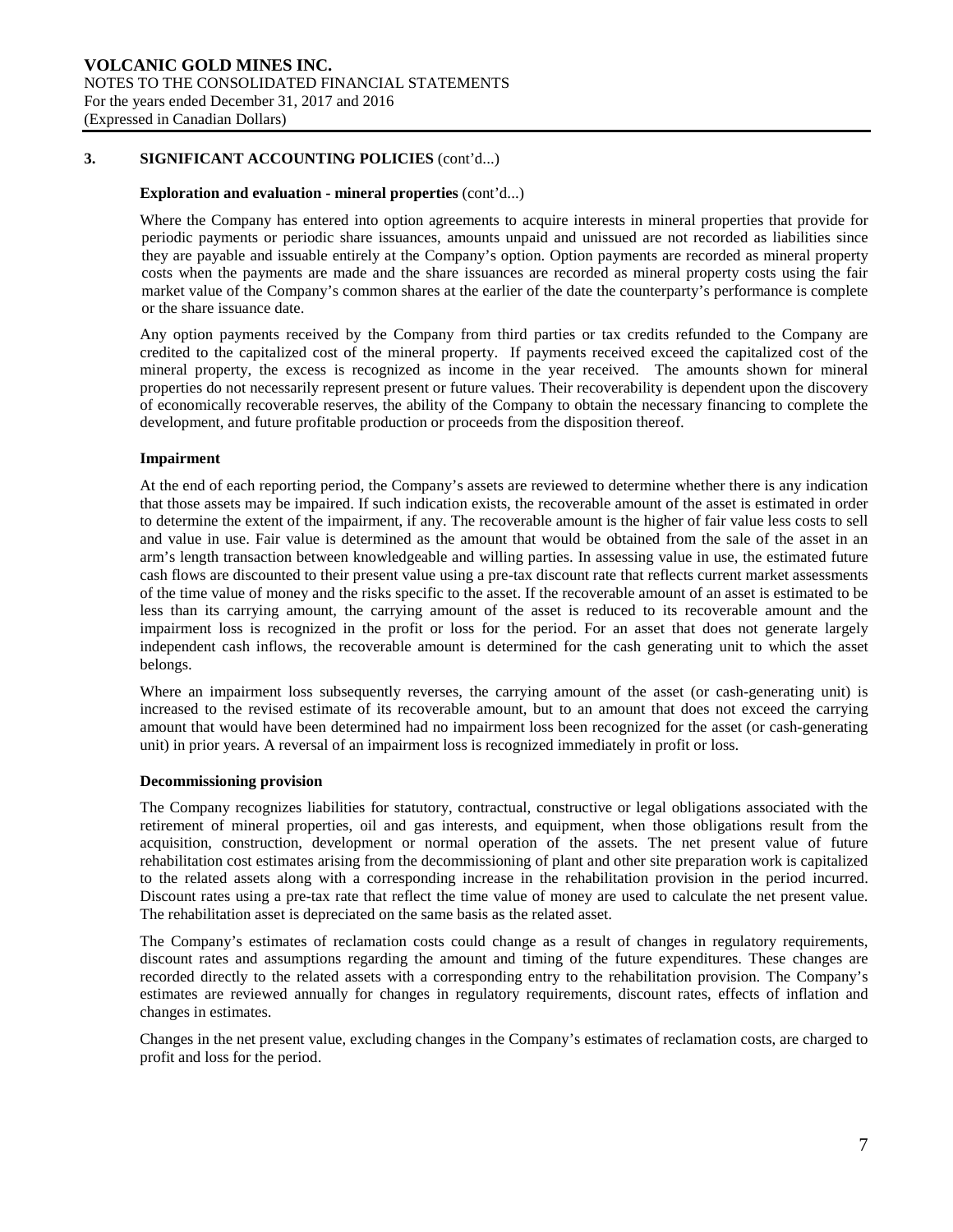#### **Share capital**

Equity instruments are contracts that give a residual interest in the net assets of the Company. Financial instruments issued by the Company are classified as equity only to the extent that they do not meet the definition of a financial liability or financial asset. The Company's common shares, share warrants and options are classified as equity instruments.

Incremental costs directly attributable to the issue of new shares or options are shown in equity as a deduction, net of tax, from the proceeds.

Warrants issued by the Company typically accompany an issuance of shares in the Company (a "Unit"), and entitle the warrant holder to exercise the warrants for a stated price and a stated number of common shares in the Company. The value of the warrant components is measured using the residual value approach.

#### **Share-based payments**

The Company grants stock options to acquire common shares of the Company to directors, officers, employees and consultants. An individual is classified as an employee when the individual is an employee for legal or tax purposes, or provides services similar to those performed by an employee.

The fair value of stock options is measured on the date of grant, using the Black-Scholes option pricing model, and is recognized over the vesting period. On the exercise of stock options, the applicable amounts of reserves are transferred to share capital and consideration paid for the shares on the exercise of stock options is credited to share capital.

In situations where equity instruments, such as stock options and warrants, are issued to non-employees and some or all of the goods or services received by the entity as consideration cannot be specifically identified, they are measured at fair value of the share-based payment. Otherwise, share-based payments are measured at the fair value of goods or services received. Upon expiry or forfeiture, the recorded value is transferred to deficit for stock options or share capital for warrants.

### **Income taxes**

Income tax expense comprises current and deferred tax. Income tax is recognized in profit or loss except to the extent that it relates to items recognized directly in equity. Current tax expense is the expected tax payable on taxable income for the year, using tax rates enacted or substantively enacted at period end, adjusted for amendments to tax payable with regards to previous years.

Deferred tax is recorded using the liability method, providing for temporary differences, between the carrying amounts of assets and liabilities for financial reporting purposes and the amounts used for taxation purposes. Temporary differences are not provided for relating to goodwill not deductible for tax purposes, the initial recognition of assets or liabilities that affect neither accounting nor taxable loss, and differences relating to investments in subsidiaries to the extent that they will probably not reverse in the foreseeable future. The amount of deferred tax provided is based on the expected manner of realization or settlement of the carrying amount of assets and liabilities, using tax rates enacted or substantively enacted at the date of the statement of financial position.

A deferred tax asset is recognized only to the extent that it is probable that future taxable profits will be available against which the asset can be utilized. To the extent that the Company does not consider it probable that a deferred tax asset will be recovered, it does not recognize the asset.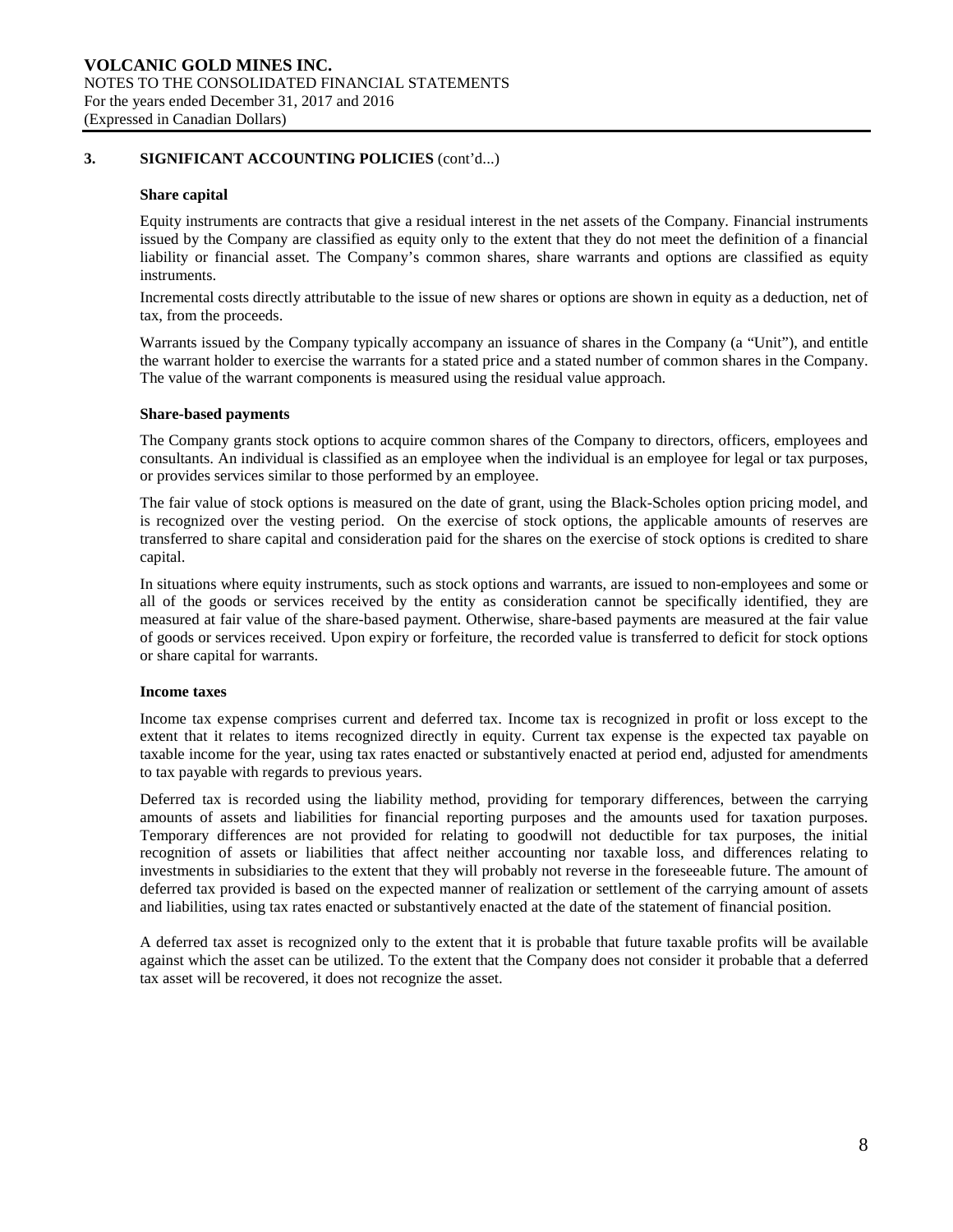#### **Financial instruments**

#### Financial assets

The Company classifies its financial assets into one of the following categories, depending on the purpose for which the asset was acquired. The Company's accounting policy for each category is as follows:

*Fair value through profit or loss -* This category comprises derivatives, or assets acquired or incurred principally for the purpose of selling or repurchasing it in the near term. They are carried in the statement of financial position at fair value with changes in fair value recognized in the statement of loss and comprehensive loss.

*Loans and receivables -* These assets are non-derivative financial assets with fixed or determinable payments that are not quoted in an active market. They are carried at cost less any provision for impairment. Individually significant receivables are considered for impairment when they are past due or when other objective evidence is received that a specific counterparty will default.

*Held-to-maturity investments* - These assets are non-derivative financial assets with fixed or determinable payments and fixed maturities that the Company's management has the positive intention and ability to hold to maturity. These assets are measured at amortized cost using the effective interest method. If there is objective evidence that the investment is impaired, determined by reference to external credit ratings and other relevant indicators, the financial asset is measured at the present value of estimated future cash flows. Any changes to the carrying amount of the investment, including impairment losses, are recognized in the statement of loss and comprehensive loss.

All financial assets except for those at fair value through profit or loss are subject to review for impairment at least at each reporting date. Financial assets are impaired when there is any objective evidence that a financial asset or a group of financial assets is impaired. Different criteria to determine impairment are applied for each category of financial assets, which are described above.

#### Financial liabilities

The Company classifies its financial liabilities into one of two categories, depending on the purpose for which the liability was incurred. The Company's accounting policy for each category is as follows:

*Fair value through profit or loss* - This category comprises derivatives, or liabilities acquired or incurred principally for the purpose of selling or repurchasing it in the near term. They are carried in the statement of financial position at fair value with changes in fair value recognized in the statement of loss and comprehensive loss.

*Other financial liabilities:* This category includes accounts payables and accrued liabilities, which is recognized at amortized cost.

The Company has classified its cash as fair value through profit and loss. The Company's receivables and long-term deposits are classified as loans and receivables. The Company's accounts payable and accrued liabilities are classified as other financial liabilities.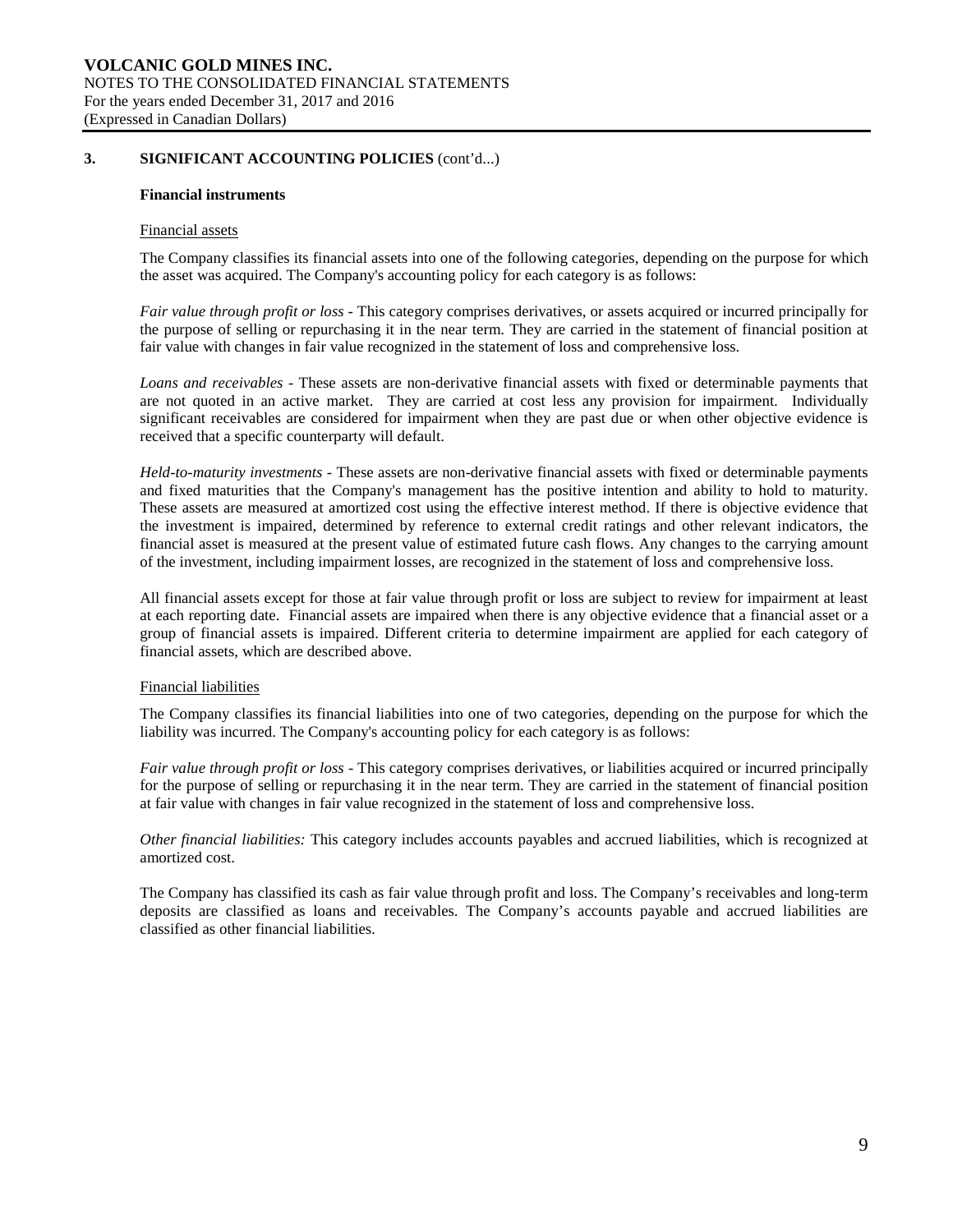#### **New standards not yet adopted**

The Company will be required to adopt the following standard and amendments issued by the IASB as described below.

#### *IFRS 9 Financial Instruments*

IFRS 9 will replace IAS 39 *Financial Instruments: Recognition and Measurement* and IFRIC 9 *Reassessment of Embedded Derivatives*. The final version of this new standard supersedes the requirements of earlier versions of IFRS 9.

The main features introduced by this new standard compared with predecessor IFRS are as follows:

• *Classification and measurement of financial assets:*

Debt instruments are classified and measured on the basis of the entity's business model for managing the asset and its contractual cash flow characteristics as either: "amortized cost", "fair value through other comprehensive income", or "fair value through profit or loss" (default). Equity instruments are classified and measured as "fair value through profit or loss" unless upon initial recognition elected to be classified as "fair value through other comprehensive income".

• *Classification and measurement of financial liabilities:*

When an entity elects to measure a financial liability at fair value, gains or losses due to changes in the entity's own credit risk is recognized in other comprehensive income (as opposed to previously profit or loss). This change may be adopted early in isolation of the remainder of IFRS 9.

• *Impairment of financial assets:*

An expected credit loss impairment model replaced the incurred loss model and is applied to financial assets at "amortized cost" or "fair value through other comprehensive income", lease receivables, contract assets or loan commitments and financial guarantee contracts. An entity recognizes twelve-month expected credit losses if the credit risk of a financial instrument has not increased significantly since initial recognition and lifetime expected credit losses otherwise.

• *Hedge accounting:*

Hedge accounting remains a choice, however, is now available for a broader range of hedging strategies. Voluntary termination of a hedging relationship is no longer permitted. Effectiveness testing now needs to be performed prospectively only. Entities may elect to continue to applying IAS 39 hedge accounting on adoption of IFRS 9 (until the IASB has completed its separate project on the accounting for open portfolios and macro hedging).

Effective for the Company's annual period beginning January 1, 2018. The Company does not anticipate the adoption of IFRS 9 will have a material impact on the Company's consolidated financial statements.

### *IFRS 16 Leases*

Issued by IASB January 2016

Effective for annual periods beginning January 1, 2019

Earlier application permitted for entities that also apply IFRS 15 *Revenue from Contracts with Customers*.

This new standard sets out the principles for the recognition, measurement, presentation and disclosure of leases for both the lessee and the lessor. The new standard introduces a single lessee accounting model that requires the recognition of all assets and liabilities arising from a lease.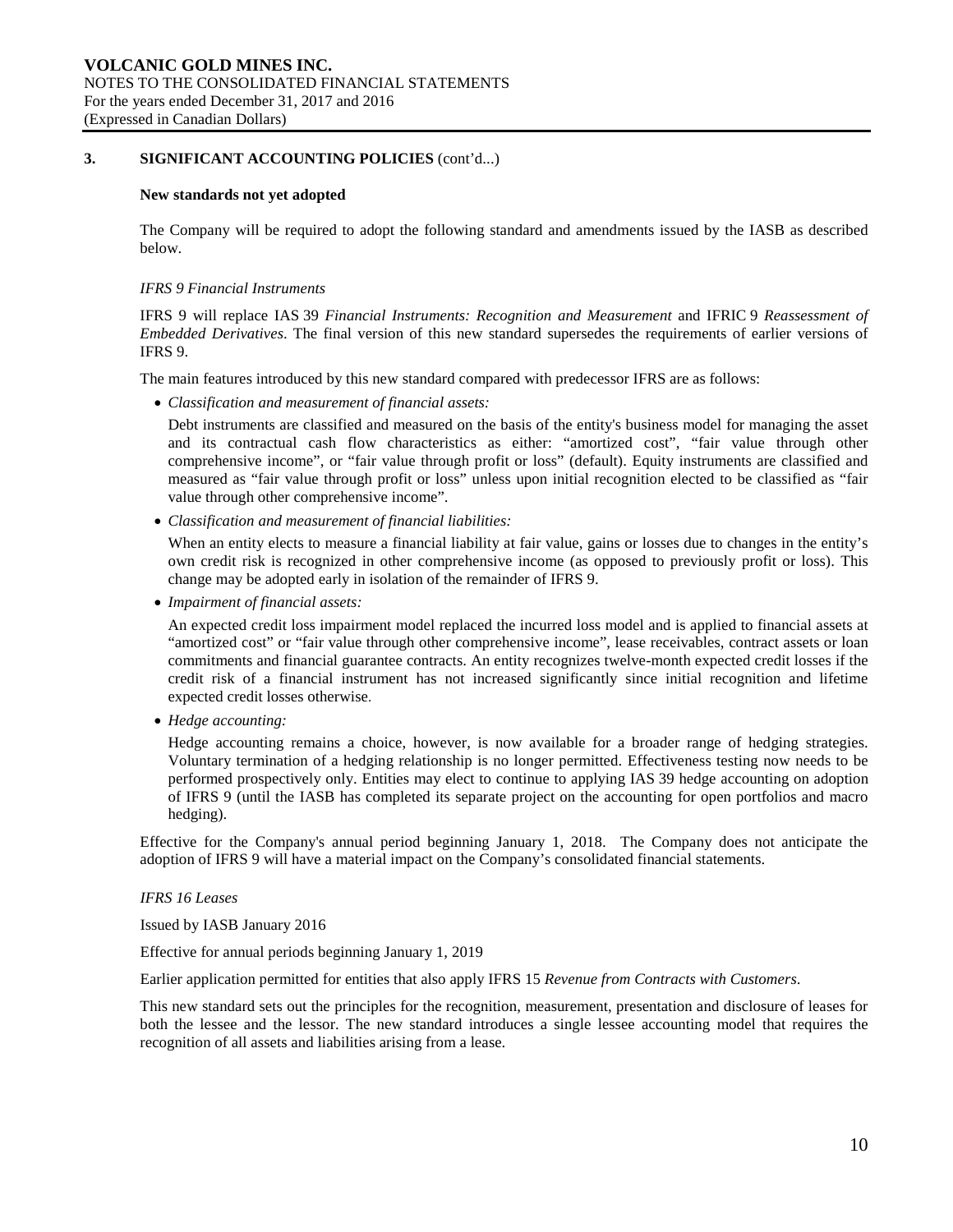#### **New standards not yet adopted** (cont'd...)

#### *IFRS 16 Leases* (cont'd...)

The main features of the new standard are as follows:

- An entity identifies as a lease a contract that conveys the right to control the use of an identified asset for a period of time in exchange for consideration.
- A lessee recognizes an asset representing the right to use the leased asset, and a liability for its obligation to make lease payments. Exceptions are permitted for short-term leases and leases of low-value assets.
- A lease asset is initially measured at cost, and is then depreciated similarly to property, plant and equipment. A lease liability is initially measured at the present value of the unpaid lease payments.
- A lessee presents interest expense on a lease liability separately from depreciation of a lease asset in the statement of profit or loss and other comprehensive income.
- A lessor continues to classify its leases as operating leases or finance leases, and to account for them accordingly.
- A lessor provides enhanced disclosures about its risk exposure, particularly exposure to residual-value risk.

The new standard supersedes the requirements in IAS 17 *Leases*, IFRIC 4 *Determining whether an Arrangement contains a Lease*, SIC-15 *Operating Leases – Incentives* and SIC-27 *Evaluating the Substance of Transactions Involving the Legal Form of a Lease*.

The Company is in the process of evaluating the impact of IFRS 16 on its Company's consolidated financial statements.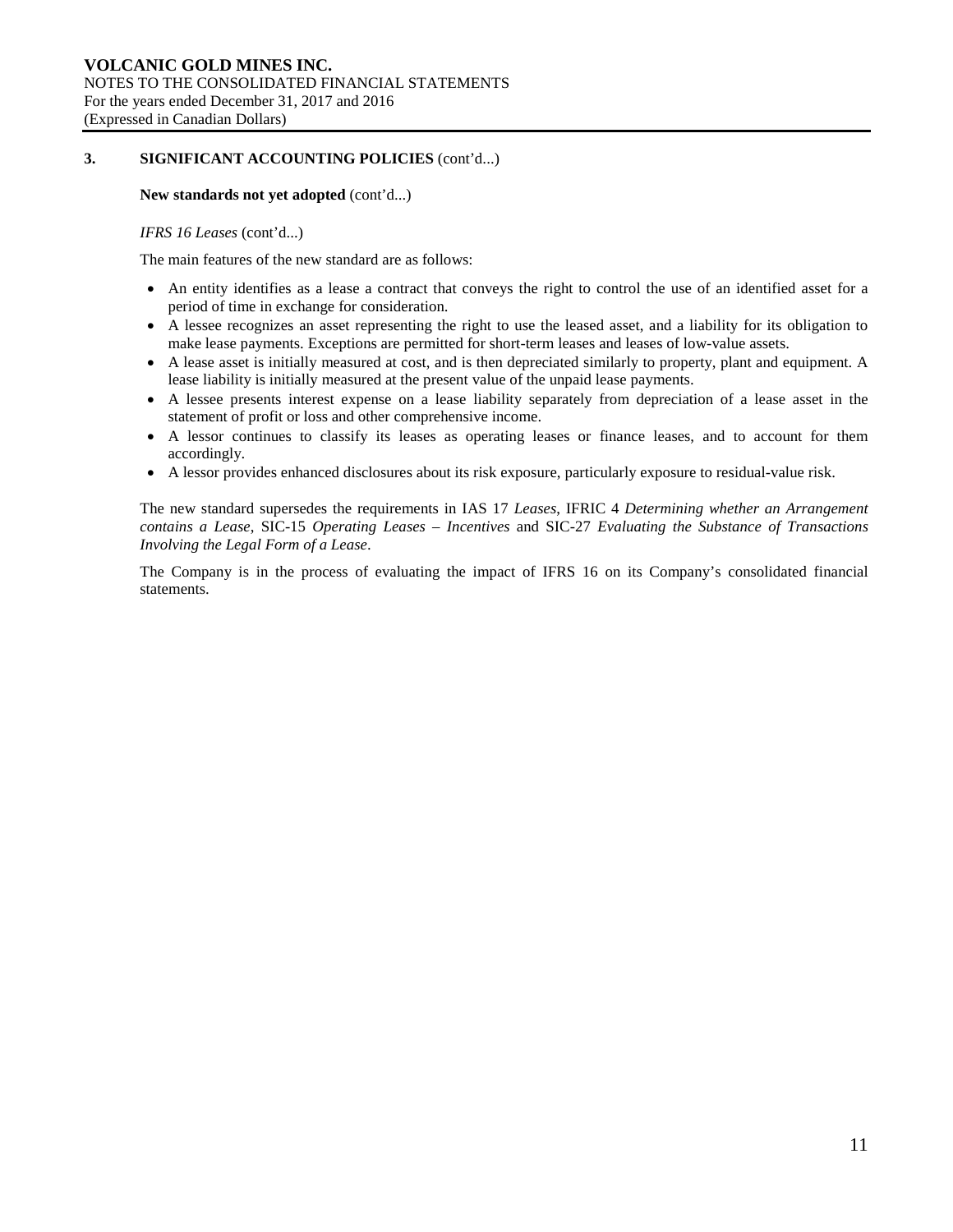### **4. CRITICAL ACCOUNTING ESTIMATES AND JUDGMENTS**

The Company makes estimates and assumptions about the future that affect the reported amounts of assets and liabilities. Estimates and judgments are continually evaluated based on historical experience and other factors, including expectations of future events that are believed to be reasonable under the circumstances. In the future, actual experience may differ from these estimates and assumptions.

The effect of a change in an accounting estimate is recognized prospectively by including it in profit or loss in the period of the change, if the change affects that period only, or in the period of the change and future periods, if the change affects both.

The key areas of judgment applied in the preparation of the consolidated financial statements that could result in a material adjustment to the carrying amounts of assets and liabilities are as follows:

- a) The determination of the Company's and its subsidiaries' functional currency are determined based on management's assessment of the economic environment in which the entities operate.
- b) The application of the Company's accounting policy for mineral property expenditures requires judgment in determining whether it is likely that future economic benefits will flow to the Company.

Assets or cash-generating units are evaluated at each reporting date to determine whether there are any indications of impairment. The Company considers both internal and external sources of information when making the assessment of whether there are indications of impairment for the Company's mineral property assets.

In respect of costs incurred for its investment in mineral property assets, management has determined there are indicators of impairment. Management uses several criteria in its assessments of economic recoverability and probability of future economic benefit, including geologic and metallurgic information, economics assessment/ studies, accessible facilities and existing permits.

- c) Although the Company has taken steps to verify title to mineral properties in which it has an interest, these procedures do not guarantee the Company's title. Such properties may be subject to prior agreements or transfers and title may be affected by undetected defects.
- d) Although the Company has taken steps to identify any decommissioning liabilities related to mineral properties in which it has an interest, there may be unidentified decommissioning liabilities present.
- e) Accounting for Mandiana project acquisition During the year ended December 31, 2017, the Company issued shares to complete its acquisition of Sovereign Mines of Africa Limited which holds an indirect 75% interest the Mandiana project in Guinea (Note 6). Management determined that the transaction represented an acquisition of assets rather than a business combination because the mineral properties were in the exploration and evaluation stage and have not demonstrated technical feasibility, economic viability or the ability to provide economic benefit.

The remaining 25% interest in the Mandiana project is held by SOGUIPAMI, a Guinea government-owned business. The Company has made the judgement to account for their interest as a non-controlling interest under IFRS 10.

f) Write off of deferred acquisition costs – During the year ended December 31, 2017, the Company entered into an agreement to acquire an indirect 80% interest in West African Mining Associates SARL, a private Guinean company which holds exploration and mining permits making up the WAMA project. The Company paid transaction costs of \$28,887 on this transaction and advanced US\$500,000 (\$664,450) before making the judgement to not proceed beyond the initial phase and wrote off all capitalized costs as at December 31, 2017.

The amount advanced, US\$500,000, was provided as a non-interest bearing loan which would be applied toward payments under the agreement should the Company pursue the agreement, but would be repayable in the event the Company decided not to opt to proceed beyond the initial phase. The Company considers the loan amount as not being recoverable and as at December 31, 2017 made the judgement to impair the full balance based on their assessment of the low likelihood of recovery of this amount.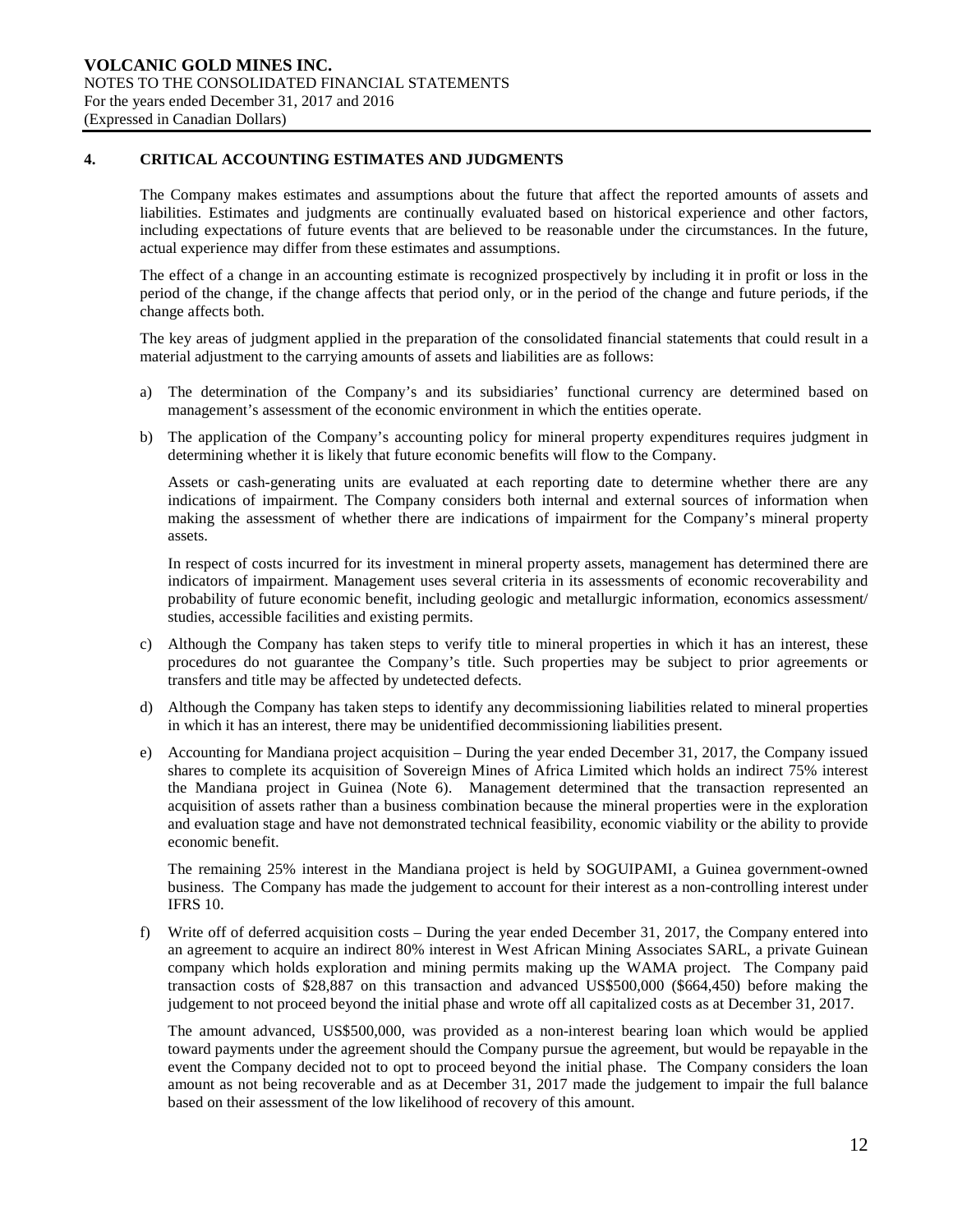### **4. CRITICAL ACCOUNTING ESTIMATES AND JUDGMENTS** (cont'd...)

The key estimates applied in the preparation of the consolidated financial statements that could result in a material adjustment to the carrying amounts of assets and liabilities are as follows:

- a) The Company may be subject to income tax in several jurisdictions and significant judgment is required in determining the provision for income taxes. During the ordinary course of business and on dispositions of mineral property or interests therein, there are transactions and calculations for which the ultimate tax determination is uncertain. As a result, the Company recognizes tax liabilities based on estimates of whether additional taxes and interest will be due. This assessment relies on estimates and assumptions and may involve a series of judgments about future events, and interpretation of tax law. To the extent that the final tax outcome of these matters is different than the amounts recorded, such differences will impact income tax expense in the period in which such determination is made.
- b) Share-based payments are subject to estimation of the value of the award at the date of grant using pricing models such as the Black-Scholes option valuation model. The option valuation model requires the input of highly subjective assumptions including the expected stock price volatility. Because the Company's stock options have characteristics significantly different from those of traded options and because the subjective input assumptions can materially affect the calculated fair value, such value is subject to measurement uncertainty.

|                                                | Computer<br>equipment |       | <b>Field</b><br>equipment | <b>Total</b> |
|------------------------------------------------|-----------------------|-------|---------------------------|--------------|
| Cost                                           |                       |       |                           |              |
| Balance, December 31, 2015<br><b>Additions</b> | \$                    |       | \$                        | \$           |
| Balance, December 31, 2016                     |                       |       |                           |              |
| <b>Additions</b>                               |                       | 9,038 | 10,312                    | 19,350       |
| <b>Balance, December 31, 2017</b>              | \$                    | 9,038 | \$<br>10,312              | \$<br>19,350 |
|                                                |                       |       |                           |              |
| <b>Accumulated amortization</b>                |                       |       |                           |              |
| Balance, December 31, 2015                     | \$                    |       | \$                        | \$           |
| Charge for period                              |                       |       |                           |              |
| Balance, December 31, 2016                     |                       |       |                           |              |
| Charge for period                              |                       | 1,202 | 773                       | 1,975        |
| <b>Balance, December 31, 2017</b>              | \$                    | 1,202 | \$<br>773                 | \$<br>1,975  |
|                                                |                       |       |                           |              |
| <b>Carrying amounts</b>                        |                       |       |                           |              |
| At December 31, 2016                           | \$                    |       | \$                        | \$           |
| <b>At December 31, 2017</b>                    | \$                    | 7,836 | \$<br>9,539               | \$<br>17,375 |

### **5. PROPERTY AND EQUIPMENT**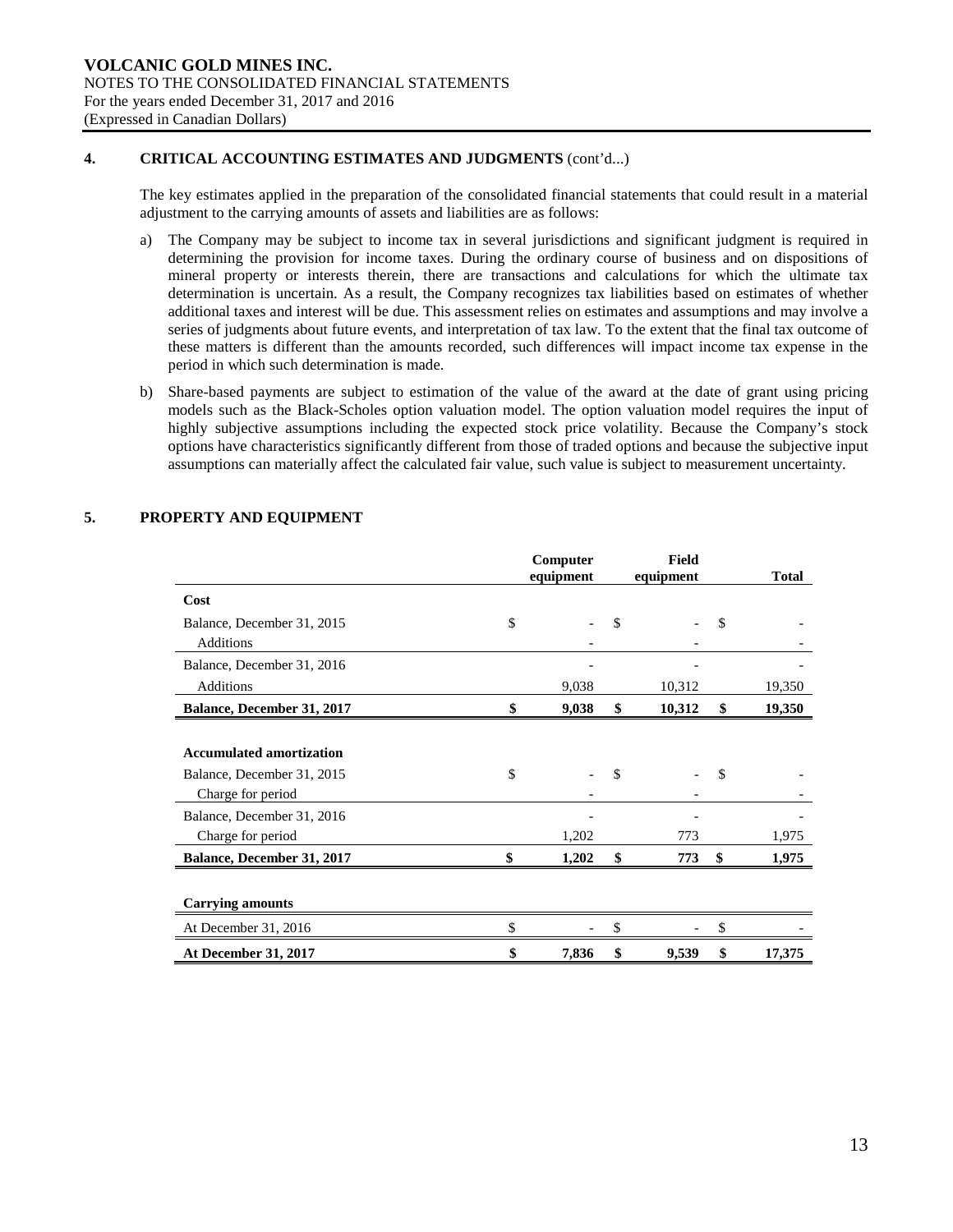#### **6. MINERAL PROPERTIES**

#### **Mandiana Project - Guinea**

In 2016 the Company entered into an assignment agreement with Radius Gold Inc. ("Radius"), pursuant to which the Company was assigned a purchase agreement to acquire the Mandiana Project, a gold property located in Guinea, from Sovereign Mines of Africa PLC ("SMA").

On January 19, 2017, the Company completed the transaction and acquired all of the outstanding share capital of SMA's wholly owned subsidiary, Sovereign Mines of Africa Limited ("Sovereign Mines"), which, through its holdings in Guiord SA ("Guiord"), owns an indirect 75% interest in a series of exploration licences located in Guinea commonly referred to as the Mandiana Project. The remaining 25% interest in the Mandiana Project is held indirectly by SOGUIPAMI, a Guinea government-owned business entity which conducts exploration of mineral projects in Guinea. The 25% interest held by SOGUIPAMI is accounted for as a non-controlling interest (Note 7).

In consideration for acquiring the outstanding share capital of Sovereign Mines and for the assignment by Radius, the Company issued 2,502,489 common shares with a fair value of \$1,201,195 to SMA and 1,263,883 common shares with a fair value of \$606,664 to Radius. Each of SMA, Sovereign Mines and Radius were at arm's length to the Company at the time of the transaction.

All but one of the exploration licences comprising Guiord's landholding at Mandiana are in good standing until October 2018. The licence covering the northern portion of the Mandiana Project, in which the mineral resource occurs, has an expiry date of March 30, 2018. The Company submitted a two-year renewal application in the prescribed manner in advance of the expiry date, but the renewal process with the mining authority remains ongoing. Under Guinea mining law, this licence is not ordinarily permitted to be extended in the form of exploration tenure as the maximum number of renewals have previously been granted, but the mining authority is considering the Company's renewal application and has just completed an audit of the Company's operations and expenditures on this ground. No negative comments have been received as a result of this audit; however, whether the licence renewal will be approved is uncertain at this time.

The acquisition of the Mandiana Project has been accounted for as an asset acquisition. Amounts of \$604,329 were recognized as non-controlling interest on acquisition (Note 7). Net identifiable liabilities assumed totalled \$188,290. Of the purchase consideration, \$2,605,605 was allocated to mineral property asset costs and \$188,290 to accounts payable. Additional transaction costs of \$5,127 were included in the purchase consideration.

#### **Seimana Project - Guinea**

During the year ended December 31, 2017, the Company entered into a binding and exclusive Memorandum of Understanding (the "MOU") to acquire up to a 100% interest in the Seimana Project in Guinea. The Seimana Project comprises four exploration permits, which together adjoin both the Mandiana Project and the WAMA Project.

#### *MOU Terms*

Pursuant to the terms of the MOU, a cash payment of \$24,096 (US\$17,640) was made to the Seimana optionors, which was used to complete the renewal of the mineral tenures that comprise the Seimana Project. Subject to completion of satisfactory due diligence on title to the Seimana Project, the Company will have the exclusive option to acquire a 70% interest in the Seimana Project by incurring exploration expenditures of US\$700,000 on the Seimana Project within 18 months of the effective date of the MOU, including expenditures of at least US\$300,000 within the first 6 months. Once the Company has acquired the 70% interest, the remaining 30% interest in the Seimana Project held by the optionors will remain undiluted until such time as the Company has incurred aggregate exploration expenditures of US\$2.0 million. Thereafter, the minority owners will have the right, but not the obligation, to participate in any project funding in proportion to their percentage ownership in the Project, or will be diluted proportionally.

As of December 31, 2017, the initial cash payment of \$24,097 and additional transaction costs of \$19,472 have been recorded as deferred acquisition costs.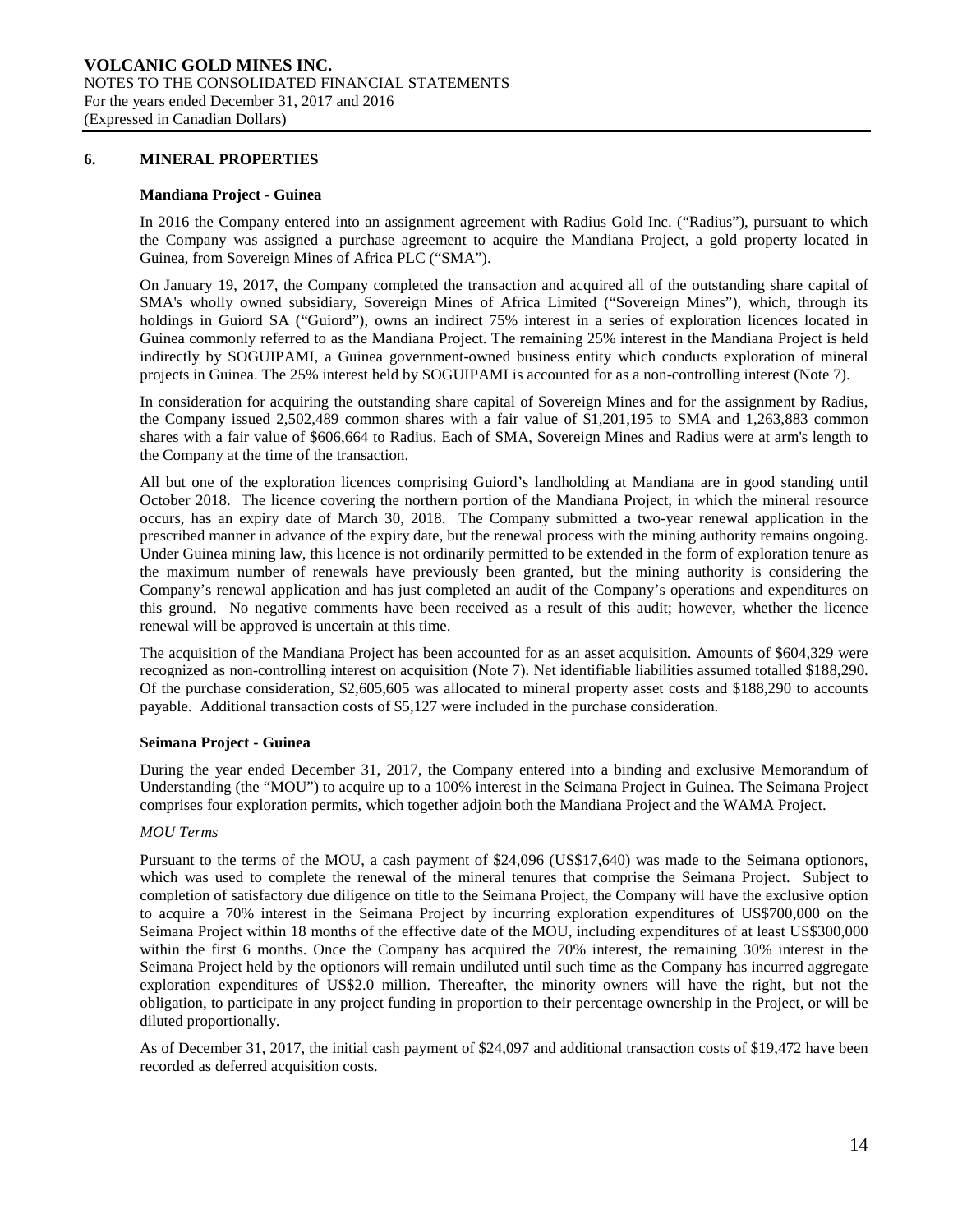#### **6. MINERAL PROPERTIES** (cont'd...)

#### **La Debo and Soubre Properties - Ivory Coast**

Subsequent to the year ended December 31, 2017, the Company entered into a binding and exclusive Memorandum of Understanding (the "MOU") to acquire up to 100% ownership of JOFEMA Mineral Resources SARL ("JOFEMA"), a private company registered in the Ivory Coast. The assets of JOFEMA under option consist of exploration permits and exploration permit renewals known as La Debo and Soubre (the "Properties").

### *MOU Terms*

Subject to the Company completing satisfactory due diligence and to stock exchange approval, the Company will have the exclusive right to acquire up to 100% of the issued shares of JOFEMA, by incurring exploration expenditures ("Expenditures") on the Properties over a period of three years totaling US\$5,000,000, and making cash and share payments to JOFEMA. Within 90 days of the fulfilment of the Expenditures, the Company shall have the right to either:

a) Acquire an initial 65% interest in JOFEMA by paying US\$2,000,000 in cash and US\$2,000,000 in shares of the Company to JOFEMA, and thereafter, continuing to fund further exploration of the Properties. The other shareholders (the "Minority Shareholders") of JOFEMA may elect to co-fund such exploration pro rata to their own shareholding. Where the Minority Shareholders do not co-fund further exploration, then the Company may dilute them to 10% by incurring an additional US\$3,750,000 in Expenditures.

If the Minority Shareholders are diluted to a holding of less than 10% of the total issued share capital of JOFEMA, then the Company may, at any time thereafter, purchase the remaining equity of the Minority Shareholders for US\$2,000,000 in cash and US\$2,000,000 in shares of the Company, or the Company must, at the Minority Shareholders' election at any time after a period of 6 months from when their shareholding has been diluted, purchase the remaining JOFEMA equity for US\$2,000,000 in cash and US\$2,000,000 in shares of the Company.

or:

b) Acquire a 100% interest in JOFEMA by paying JOFEMA US\$4,000,000 in cash, and US\$4,000,000 in shares of the Company.

### **WAMA Project, Guinea**

During the year ended December 31, 2017, the Company entered into an agreement (the "Agreement") to acquire an indirect 80% interest in West African Mining Associates SARL ("WAMA"), a private Guinean company which owns two exploration permits and three mining permits (the "WAMA Project") adjoining the Mandiana Project.

#### *Agreement Terms*

The Company was granted the option (the "Option") to acquire 100% of the issued shares of a British Virgin Islands corporation ("BVI"), which would have held 80% of the issued shares of WAMA. In order to exercise the option, the Company was to:

a) Issue in stages over a period of 34 months a total of 12 million common shares of the Company pro-rata to the shareholders of BVI, and incur exploration expenditures on the WAMA Project in stages totalling at least \$11.5 million. Of these expenditures, the Company was to spend during an initial 120 day period (extended to 140 days during the current period) ("Initial Phase") a minimum of \$500,000 on evaluation exploration work including drill-testing (completed), after which the Company would decide if it wished to continue making the prescribed share issuances and exploration expenditures to complete the acquisition of BVI and the WAMA Project;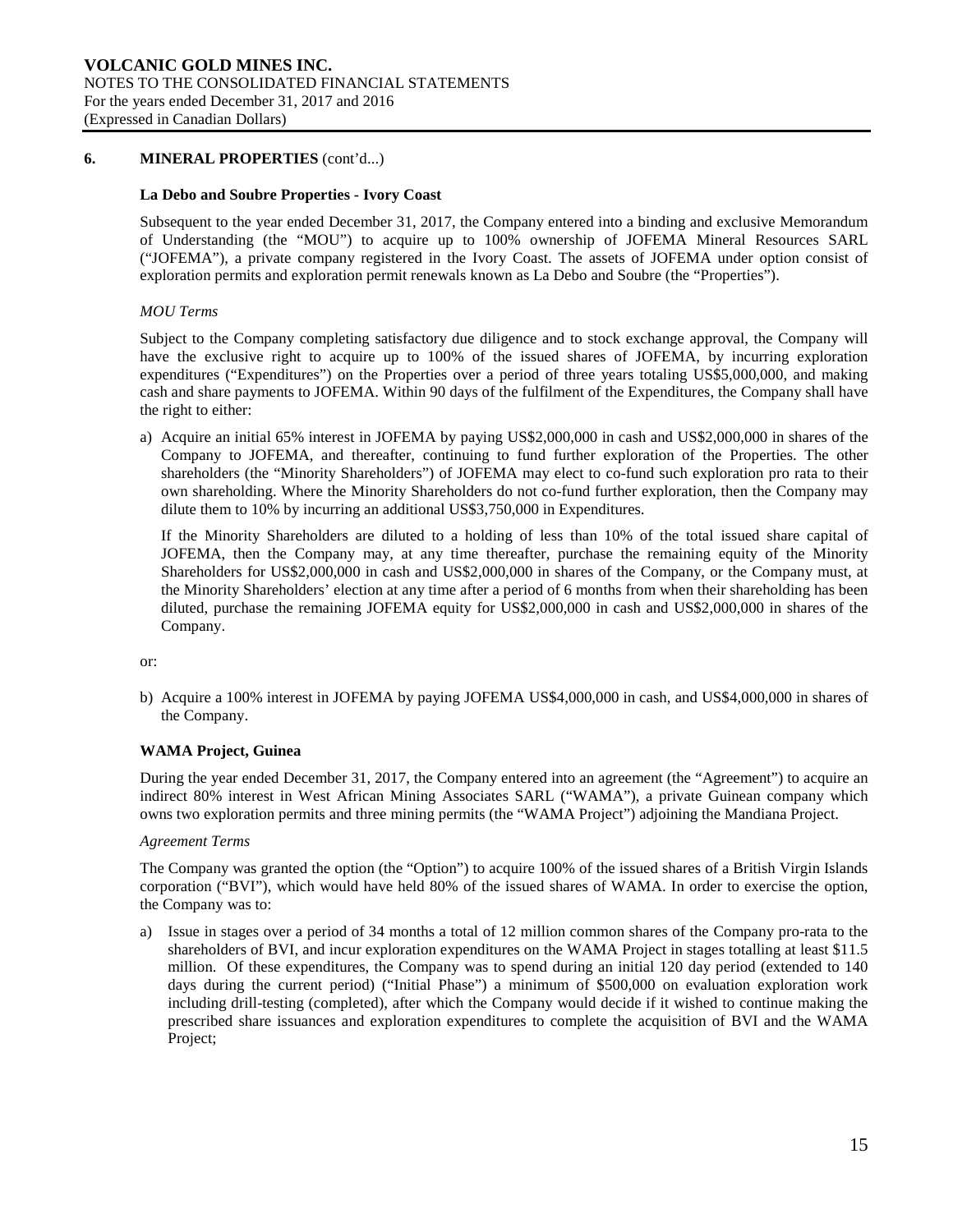### **6. MINERAL PROPERTIES** (cont'd...)

#### **WAMA Project** (cont'd...)

- b) Assume, subject to certain conditions, US\$9.1 million of debt (the "Debt") currently owing by WAMA to its principal shareholder (the "Debt Holder"). The Debt was to become payable by the Company only upon the definition by the Company of a minimum Mineral Resource prepared in a manner consistent with current definitions and requirements as set out by CIM and Canadian National Instrument 43-101 ("Minimum Resource") of 1.5 million ounces of gold at a minimum grade of 2.0  $g/t$  gold on the WAMA Project. The Debt was to have been repaid partly in cash and partly in common shares of the Company. The Company initially made a non-interest bearing cash loan of \$664,450 (US\$500,000) to the Debt Holder during the year ended December 31, 2017 and recorded as a deferred acquisition cost, toward payment of the Debt, but this loan is to be repaid should the Company not opt to proceed beyond the Initial Phase; and
- c) Issue warrants (the "Warrants") entitling the Debt Holder to purchase up to 6.0 million common shares of the Company exercisable for a period of five years at a price of \$1.00 per share, to be exercisable (i) as to 50% at such time as the Company had completed its acquisition of 100% of BVI and had established the Minimum Resource, and (ii) as to 100% at such time as the Company had completed its acquisition of BVI and had established a Mineral Resource prepared in a manner consistent with current definitions and requirements as set out by CIM and Canadian National Instrument 43-101 of at least 2.0 million ounces of gold at a minimum grade of  $2.0$  g/t gold.

If the Company decided to proceed beyond the Initial Phase, the Agreement would have become subject to approval by the TSX Venture Exchange.

During the year ended December 31, 2017, the Company decided to not continue with the Option but instead, seek to enter into new option terms with WAMA. By December 31, 2017, the Company had discontinued negotiations for a new transaction with WAMA, and as a result, deferred acquisition costs totalling \$693,337 were charged to operations during the year ended December 31, 2017.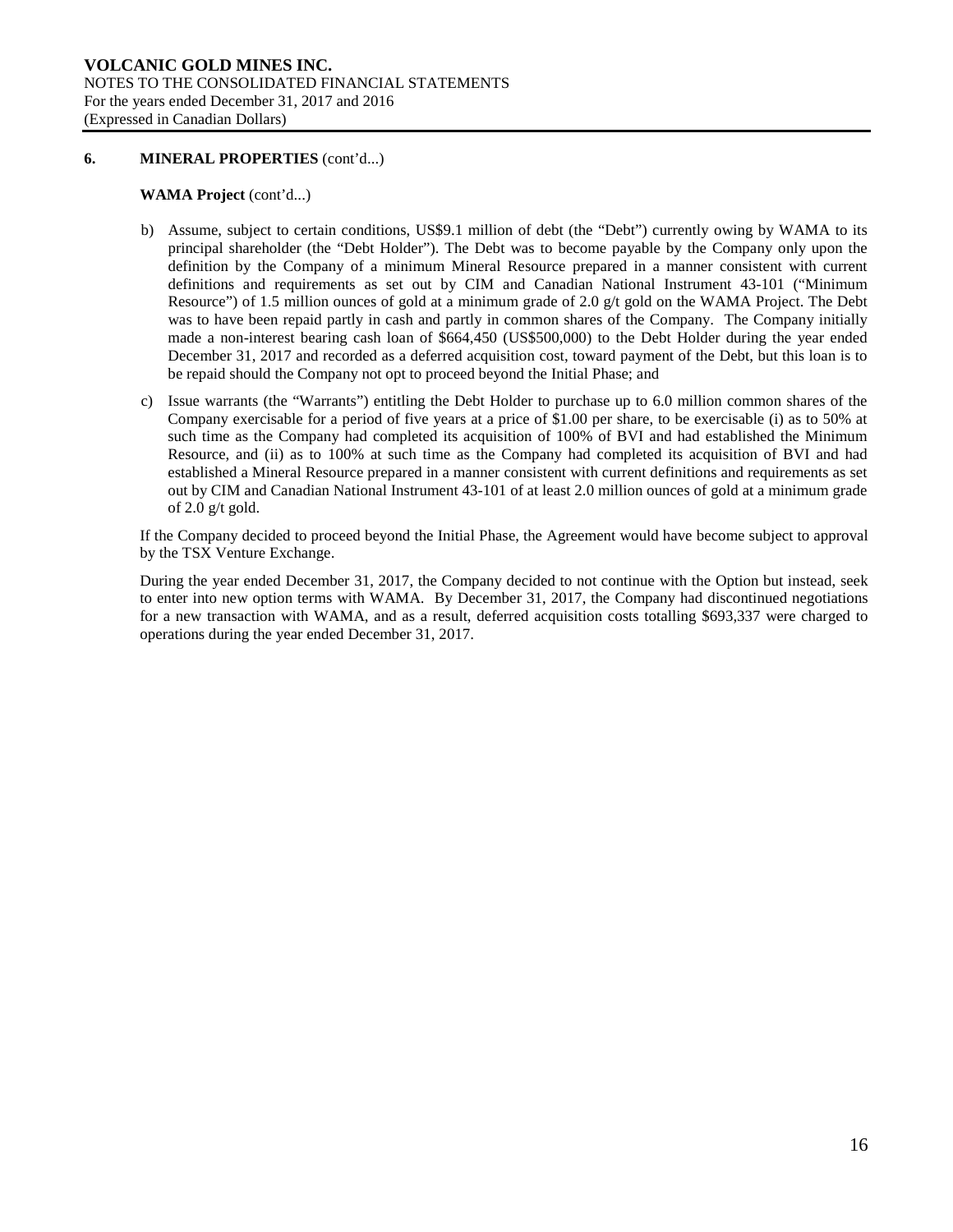### **7. NON-CONTROLLING INTEREST**

Non-controlling interests ("NCI"s) in the net assets of consolidated subsidiaries are identified separately from the Company's equity therein. Total comprehensive loss of the Company's subsidiary is attributed to the equity holders of the Company and to the non-controlling interests even if this results in the non-controlling interest having a deficit balance. For the year ended December 31, 2017, 25% of the net assets of the Company's consolidated subsidiary, Guiord which holds the Mandiana mineral property, were attributable to its non-controlling interest. An NCI of \$604,329 was recognized on the asset acquisition (Note 6). The value of the NCI at December 31, 2017 was \$490,843 after accounting for losses allocated to NCI during the year of \$113,486.

There were no non-controlling interests during the year ended December 31, 2016.

The Company adjusts the non-controlling interest by attributing a proportionate amount of the subsidiaries net identifiable assets. The Company also adjusts other comprehensive loss to reflect the new ownership interest. These adjustments are also recognized in equity.

Summarized financial information in relation to Guiord, before intra-group eliminations, is presented below together with amounts attributed to NCI:

|                                                       |                  | <b>Years ended December 31,</b> |      |  |  |
|-------------------------------------------------------|------------------|---------------------------------|------|--|--|
|                                                       | 2017             |                                 | 2016 |  |  |
| <b>Exploration</b> expenses                           | \$<br>(478, 818) | \$                              |      |  |  |
| Amortization                                          | (928)            |                                 |      |  |  |
| Foreign exchange gain (loss)                          | 25,803           |                                 |      |  |  |
| Loss after tax                                        | \$<br>(453, 943) | \$                              |      |  |  |
| Total loss and comprehensive income allocated to NCI  | \$<br>(113, 486) | \$                              |      |  |  |
| Dividends paid to NCI                                 | \$               | \$                              |      |  |  |
| Cash flows from operating activities                  | \$<br>(453, 015) | \$                              |      |  |  |
| Net cash outflows                                     | \$<br>(453, 015) | \$                              |      |  |  |
| As at December 31                                     | 2017             |                                 | 2016 |  |  |
| Current assets                                        | \$<br>3,087      | \$                              |      |  |  |
| Non-current assets                                    | 2,617,049        |                                 |      |  |  |
|                                                       | 2,620,136        |                                 |      |  |  |
| <b>Current liabilities</b><br>Non-current liabilities | (656, 764)       |                                 |      |  |  |
|                                                       | (656, 764)       |                                 |      |  |  |
| Net assets                                            | \$<br>1,963,372  | \$                              |      |  |  |
| Accumulated non-controlling interests                 | \$<br>490,843    | \$                              |      |  |  |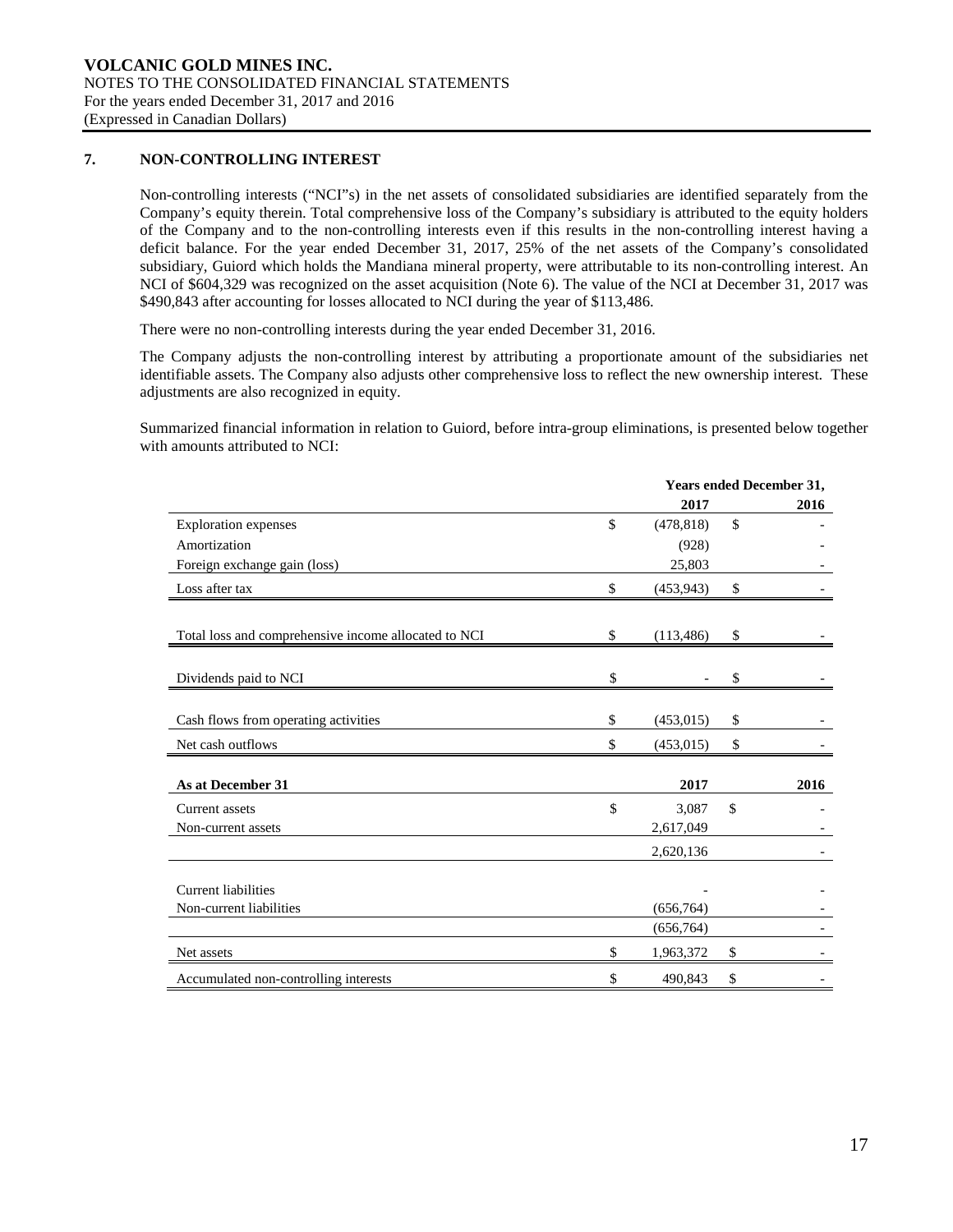# **8. EXPLORATION EXPENDITURES**

During the year ended December 31, 2017, the Company incurred the following exploration expenditures:

|                                 | Guinea |           |    |             |    |         |    |                          |                 |
|---------------------------------|--------|-----------|----|-------------|----|---------|----|--------------------------|-----------------|
|                                 |        | Mandiana  |    | <b>WAMA</b> |    | Seimana |    | Other                    | <b>Total</b>    |
| Assaying                        | \$     | 55,852    | \$ | 46,403      | \$ |         | \$ | $\overline{\phantom{a}}$ | \$<br>102,255   |
| Drilling                        |        | 759,540   |    | 490.899     |    |         |    | $\overline{\phantom{0}}$ | 1,250,439       |
| Field expenses                  |        | 141,972   |    | 156,703     |    | 22.932  |    | $\overline{\phantom{0}}$ | 321,607         |
| Geophysics                      |        | 116,287   |    |             |    |         |    |                          | 116,287         |
| Geological and other consulting |        | 255,742   |    | 77,918      |    | 17,827  |    | 73,949                   | 425,436         |
| Licenses, rights and taxes      |        | 42,627    |    |             |    |         |    |                          | 42,627          |
| Office and administration       |        | 23,134    |    | 14,633      |    |         |    | 24,851                   | 62,618          |
| Project management              |        | 78,150    |    | 47,250      |    | 13,500  |    | $\overline{\phantom{0}}$ | 138,900         |
| Salaries and benefits           |        | 101,137   |    |             |    |         |    |                          | 101,137         |
| Travel                          |        | 182,279   |    | 54,385      |    |         |    | 27,077                   | 263,741         |
|                                 | \$     | 1.756.720 | \$ | 888.191     | \$ | 54,259  | \$ | 125,877                  | \$<br>2,825,047 |

During the year ended December 31, 2016, the Company incurred exploration expenditures totalling \$247,254 relating to property investigation activities in Guinea.

### **9. RELATED PARTY TRANSACTIONS**

The Company had transactions during the years ended December 31, 2017 and 2016 with related parties consisting of directors, officers and the following companies with common directors:

| <b>Related party</b>                      | <b>Nature of transactions</b>                         |
|-------------------------------------------|-------------------------------------------------------|
| Radius                                    | Shared administrative and exploration related charges |
| Gold Group Management Inc. ("Gold Group") | Shared office and administrative related charges      |
| Mill Street Services Ltd. ("Mill Street") | Consulting services                                   |
| Andros Capital Corp. ("Andros")           | Consulting services                                   |

Balances and transactions with related parties not disclosed elsewhere in these consolidated financial statements are as follows:

a) During the years ended December 31, 2017 and 2016, the Company reimbursed Gold Group, a private company controlled by a director of the company, for the following costs:

|                                      | 2017         | 2016 |
|--------------------------------------|--------------|------|
| General and administrative expenses: |              |      |
| Office and administration            | \$<br>68,631 |      |
| Salaries and benefits                | 85,825       |      |
| Shareholder communications           | 2.491        |      |
| Transfer agent and regulatory fees   | 7.999        |      |
| Travel and accommodation             | 30,584       |      |
|                                      | 195.530      |      |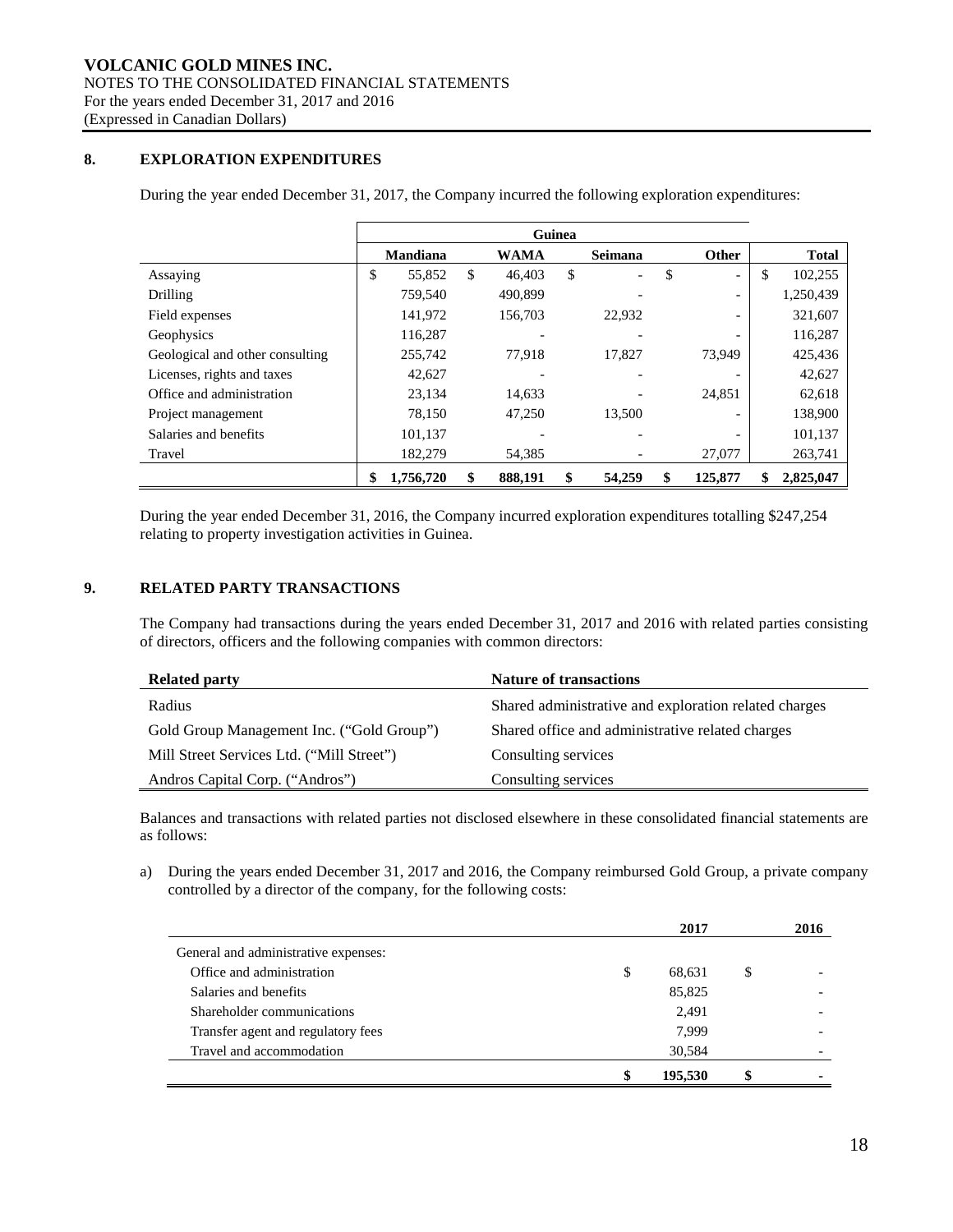### **9. RELATED PARTY TRANSACTIONS** (cont'd...)

Gold Group is reimbursed by the Company for certain shared costs and other business related expenses paid by Gold Group on behalf of the Company. Salaries and benefits for the year ended December 31, 2017 include those for the Chief Financial Officer and the Corporate Secretary.

- b) During the year ended December 31, 2017, the Company reimbursed Radius, a company with a common director and officer, \$55,051 (2016: \$Nil) for personnel, investor relations and travel costs incurred on the Company's behalf.
- c) During the year ended December 31, 2017, an amount of \$49,750 owing to a director for past services was waived by the director and written off by the Company.
- d) Long-term deposits as of December 31, 2017 consists of \$61,000 (2016: \$Nil) paid to Gold Group as a deposit pursuant to the Company's office and administrative services agreement with Gold Group.
- e) Included in accounts payable and accrued liabilities as of December 31, 2017 was \$18,411 (2016: \$Nil) owing to Gold Group, \$76,197 (2016: \$160,000) owing to directors and officers of the Company, and \$Nil (2016: \$102,076) owing to Radius. The amount for Gold Group is due on a monthly basis and secured by a deposit. The amounts owing to directors and officers are unsecured, interest-free and have no specific terms of repayment.

The Company has identified certain of its directors and senior officers as its key management personnel. Included for the years ended December 31, 2017 and 2016 are the following items paid or accrued to key management personnel and/or companies with common directors.

|                                                            | 2017            | 2016         |
|------------------------------------------------------------|-----------------|--------------|
| General and administrative expenses:                       |                 |              |
| Consulting and management fees                             | \$<br>163,200   | \$<br>60,000 |
| Salaries and benefits                                      | 26,722          |              |
| Professional fees - accounting                             | 5,000           | 9,190        |
| Share-based compensation (value of<br>stock option grants) | 1,034,838       |              |
| Exploration expenditures:                                  |                 |              |
| Project management                                         | 138,900         |              |
|                                                            | \$<br>1,368,660 | \$<br>69,190 |

The value of stock option grants recorded as share-based compensation made to directors not specified as key management personnel during the year ended December 31, 2017 was \$134,979 (2016: \$Nil).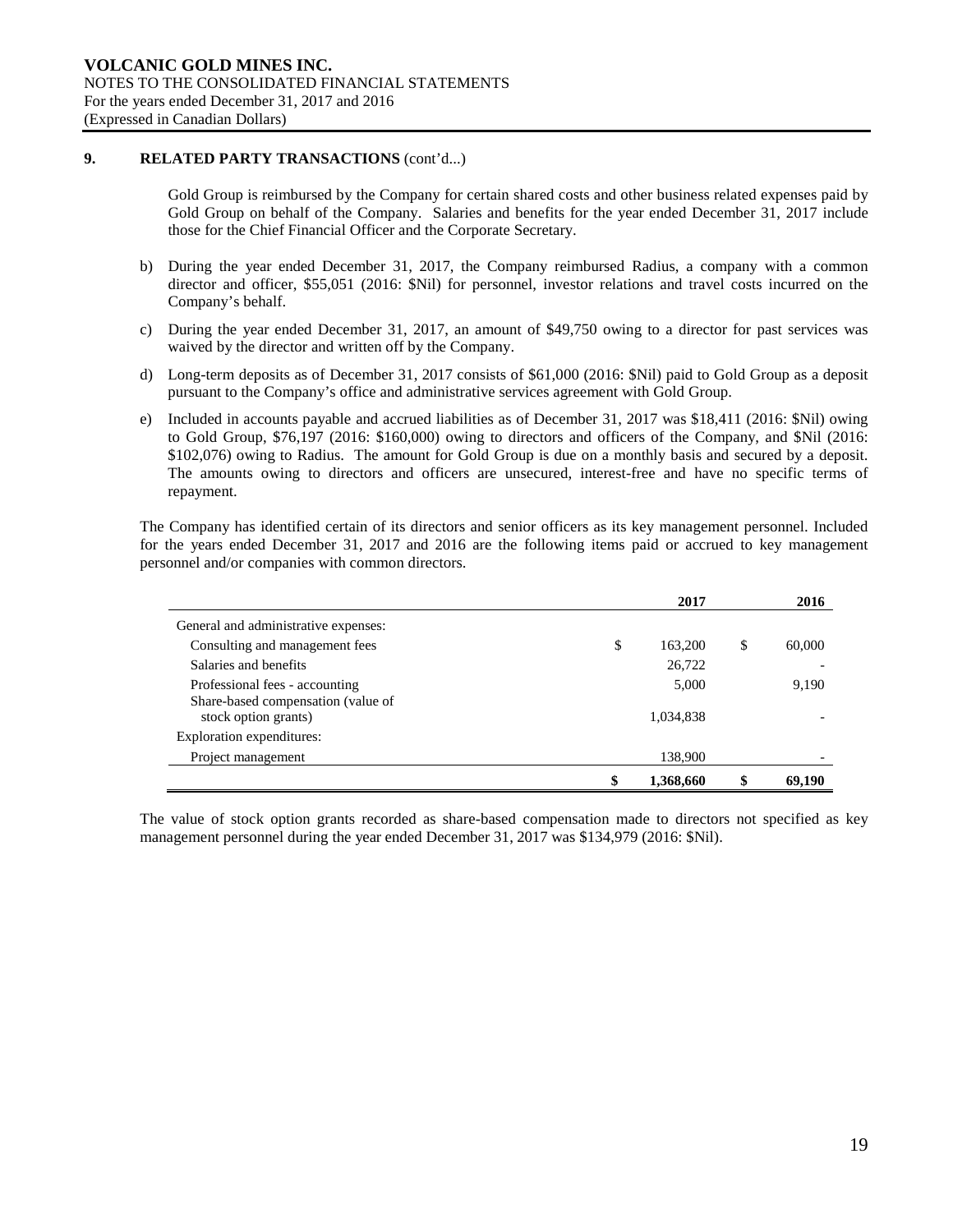#### **10. SHAREHOLDERS EQUITY**

#### **a) Common shares**

During the year ended December 31, 2017, the following share capital activity occurred:

- i) On January 5, 2017, the Company closed a private placement of 6,666,667 units at \$0.15 per unit for gross proceeds of \$1,000,000, of which \$301,567 had been received prior to December 31, 2016 and had been recorded as subscriptions received in advance. Each unit consists of one common share and one-half of one warrant, each whole warrant exercisable into one common share of the Company at \$0.25 per share until January 5, 2018. The warrants are subject to an acceleration provision such that if the closing price of the Company's shares for 10 consecutive trading days is \$0.40 or greater, the Company may give notice to the holders of the warrants that the warrants will expire 30 calendar days after receipt of such notice. In connection with this financing, the Company paid finders' fees of \$9,765 cash, 241,733 common shares and 427,700 warrants, each warrant exercisable at \$0.25 per share until January 5, 2018 and subject to the same acceleration provision as above. The fair value of the finders' fee shares was \$55,599, based on a value of \$0.23 per share, and recorded as share issuance costs. The fair value of the finders' fee warrants was \$31,308 and was recorded as share issuance costs and an offset to other equity reserve. The fair value of each finders' fee warrant has been estimated as of the date of the issuance using the Black-Scholes pricing model with the following assumptions: risk-free interest rate of 0.62%, dividend yield of 0%, volatility of 89% and expected life of one year. Other share issuance costs associated with this financing totalled \$14,570.
- ii) On January 19, 2017, the Company issued 3,766,372 common shares valued at \$1,807,859 for the acquisition of the Mandiana Project (Note 6).
- iii) On March 9, 2017, the Company closed a private placement of 12,500,000 units at \$0.40 per unit for gross proceeds of \$5,000,000. Each unit consists of one common share and one warrant, each warrant exercisable into one common share of the Company at \$0.80 per share until March 8, 2022. The warrants are subject to an acceleration provision such that if the closing price of the Company's shares for 10 consecutive trading days is \$1.00 or greater, the Company may give notice to the holders of the warrants that the warrants will expire 30 calendar days after receipt of such notice. In connection with this financing, the Company paid finders' fees of \$183,470 cash and 458,675 warrants, each warrant exercisable at \$0.80 until March 8, 2022 and subject to the same acceleration provision as above. The fair value of the finders' fee warrants was \$177,049 and was recorded as share issuance costs and an offset to other equity reserve. The fair value of each finders' fee warrant has been estimated as of the date of the issuance using the Black-Scholes pricing model with the following assumptions: risk-free interest rate of 1.25%, dividend yield of 0%, volatility of 89% and expected life of five years. Other share issuance costs associated with this financing totalled \$29,026.
- iv) A total of 8,082,500 warrants were exercised for gross proceeds of \$420,625.

During the year ended December 31, 2016, the following share capital activity occurred:

i) The Company received advanced share subscriptions totalling \$301,567 towards the private placement that closed on January 5, 2017.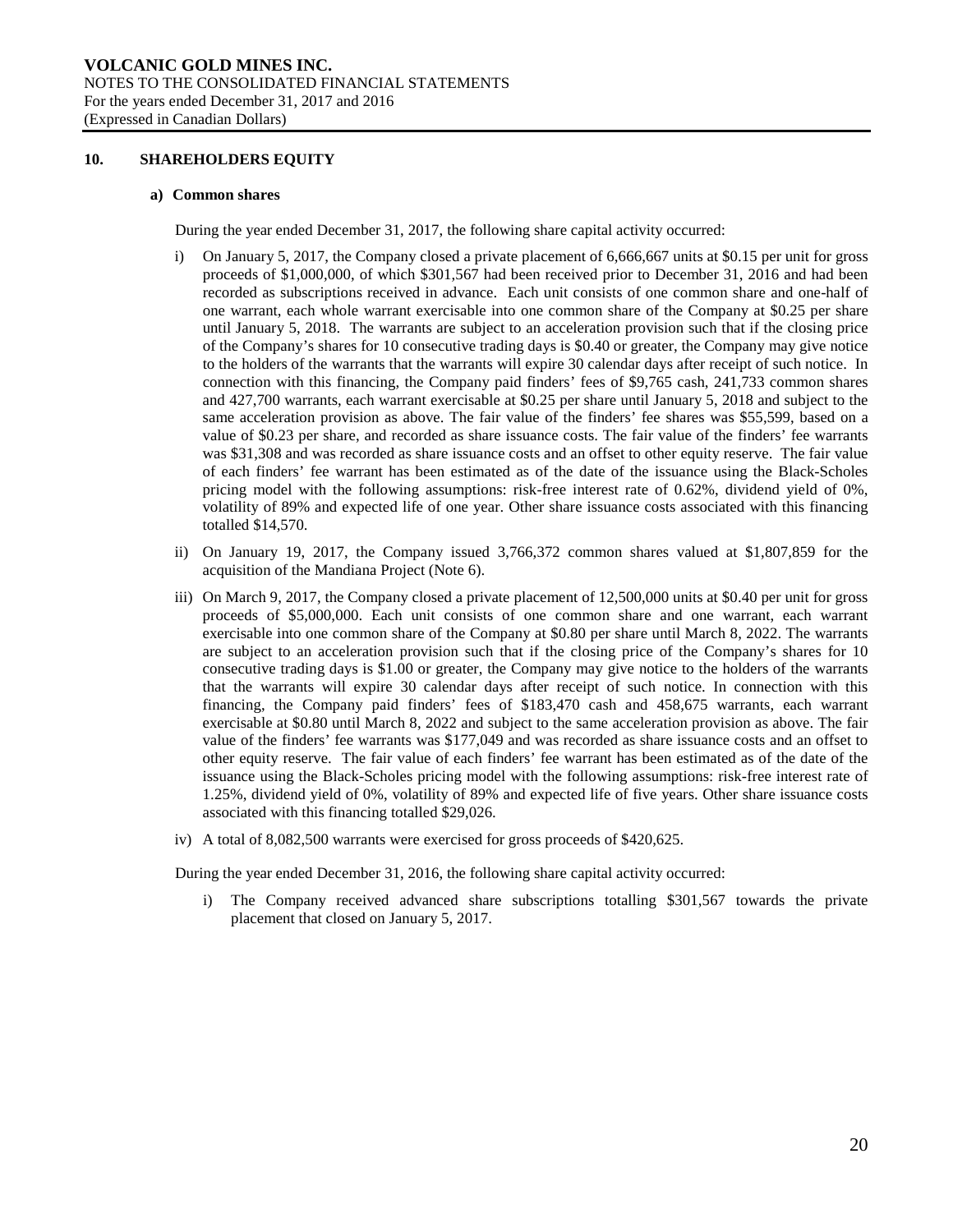### 10. **SHAREHOLDERS EQUITY** (cont'd...)

#### **b) Warrants**

A summary of share purchase warrants activity from January 1, 2016 to December 31, 2017 is as follows:

|                                                            | Number of<br>warrants    | Weighted<br>average<br>exercise price |
|------------------------------------------------------------|--------------------------|---------------------------------------|
| Balance, December 31, 2015                                 | 10,000,000               | \$0.05                                |
| Balance, December 31, 2016<br>Issued on private placements | 10,000,000<br>16,719,709 | \$0.05<br>\$0.68                      |
| Exercised during the period                                | (8,082,500)              | \$0.05                                |
| <b>Balance, December 31, 2017</b>                          | 18,637,209               | \$0.61                                |

Details of warrants outstanding as of December 31, 2017 are:

| <b>Expiry date</b>     | Number of<br>warrants | <b>Exercise</b><br>price |
|------------------------|-----------------------|--------------------------|
| January 5, 2018        | 427,700               | \$0.25                   |
| July 5, $2018^{(1)}$   | 3,250,834             | \$0.25                   |
| January 17, 2019 $(2)$ | 2,000,000             | \$0.05                   |
| March 8, 2022          | 12,958,675            | \$0.80                   |
|                        | 18,637,209            |                          |

 $(1)$  In 2017, the Company extended the expiry date from January 5, 2018 to July 5, 2018

 $^{(2)}$  In 2016, the Company extended the expiry date from January 17, 2017 to January 17, 2019

### **11. SHARE-BASED PAYMENTS**

#### **Option Plan Details**

The Company has a stock option plan whereby options may be granted to directors, employees, consultants and certain other service providers to encourage ownership of the Company's common shares. The Company may grant options for up to 10% of the issued and outstanding common shares. The term of any option granted under the plan may not exceed 10 years. The vesting periods for all options granted pursuant to the plan will be determined at the discretion of the Board of Directors at the time of the grant. The number of options granted to any one person may not exceed 5% of the outstanding listed common shares in a 12 month period.

The following is a summary of stock option activity during the year ended December 31, 2017:

|                   |                                 |                          | During the year           |                |                  |                                 |                           |                                  |
|-------------------|---------------------------------|--------------------------|---------------------------|----------------|------------------|---------------------------------|---------------------------|----------------------------------|
| <b>Grant date</b> | <b>Expiry date</b>              | <b>Exercise</b><br>price | <b>Opening</b><br>balance | <b>Granted</b> | <b>Exercised</b> | <b>Forfeited</b> /<br>cancelled | <b>Closing</b><br>balance | <b>Vested and</b><br>exercisable |
|                   | March 15, 2017 March 14, 2027   | \$0.60                   | $\overline{\phantom{0}}$  | 3,850,000      |                  |                                 | 3,850,000                 | 3,850,000                        |
| June 27, 2017     | June 26, 2027                   | \$0.60                   |                           | 225,000        |                  | $\overline{\phantom{a}}$        | 225,000                   | 225,000                          |
|                   |                                 |                          | $\overline{\phantom{0}}$  | 4.075.000      |                  | -                               | 4.075.000                 | 4,075,000                        |
|                   | Weighted average exercise price |                          | $\overline{\phantom{0}}$  | \$0.60         | -                | $\overline{\phantom{a}}$        | \$0.60                    | \$0.60                           |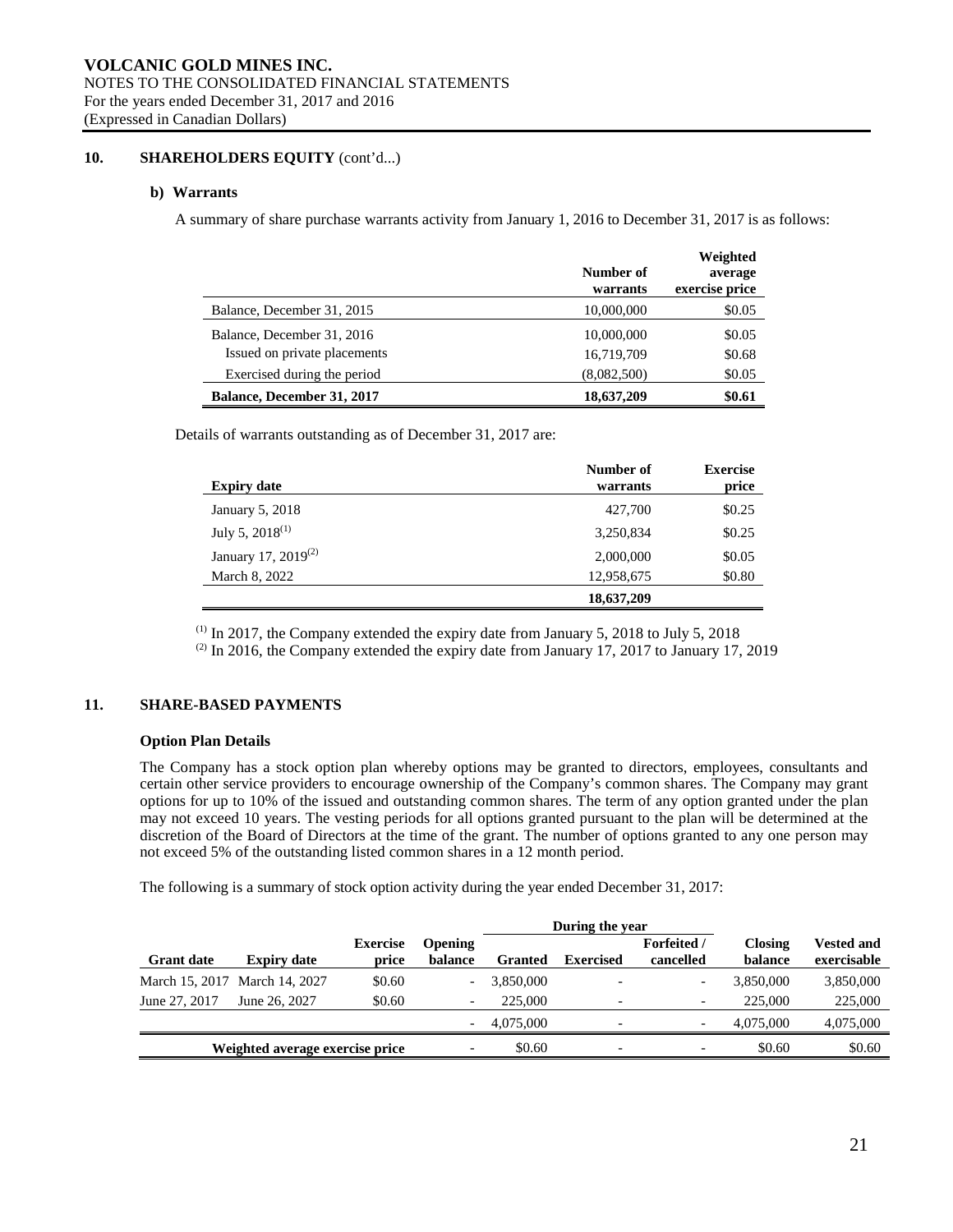### **11. SHARE-BASED PAYMENTS** (cont'd...)

#### **Fair Value of Options Issued**

The weighted average fair value at grant date of options granted during the year ended December 31, 2017 was \$0.45 per option. There were no options granted during the year ended December 31, 2016.

The weighted average remaining contractual life of the options outstanding at December 31, 2017 is 9.22 years.

#### *Options Issued to Employees*

The fair value at grant date is determined using a Black-Scholes option pricing model that takes into account the exercise price, the term of the option, the impact of dilution, the share price at grant date, the expected price volatility of the underlying share, the expected dividend yield and the risk free interest rate for the term of the option.

### *Options Issued to Non-Employees*

Options issued to non-employees are measured based on the fair value of the goods or services received, at the date of receiving those goods or services. If the fair value of the goods or services received cannot be estimated reliably, the options are measured by determining the fair value of the options granted using the Black-Scholes option pricing model.

The model inputs for options granted during the year ended December 31, 2017 included a risk-free interest rate of 1.21%, dividend yield of 0%, volatility in the range of 106% to 108% and expected life of five years.

Option pricing models require the input of highly subjective assumptions including the expected price volatility. Changes in these assumptions can materially affect the fair value estimate.

#### **Expenses Arising from Share-based Payment Transactions**

Total expenses arising from stock option grants during the year ended December 31, 2017 and recorded as sharebased compensation expense was \$1,830,353 (2016: \$Nil).

As of December 31, 2017 and 2016, there were no unrecognized compensation costs related to unvested share-based payment awards.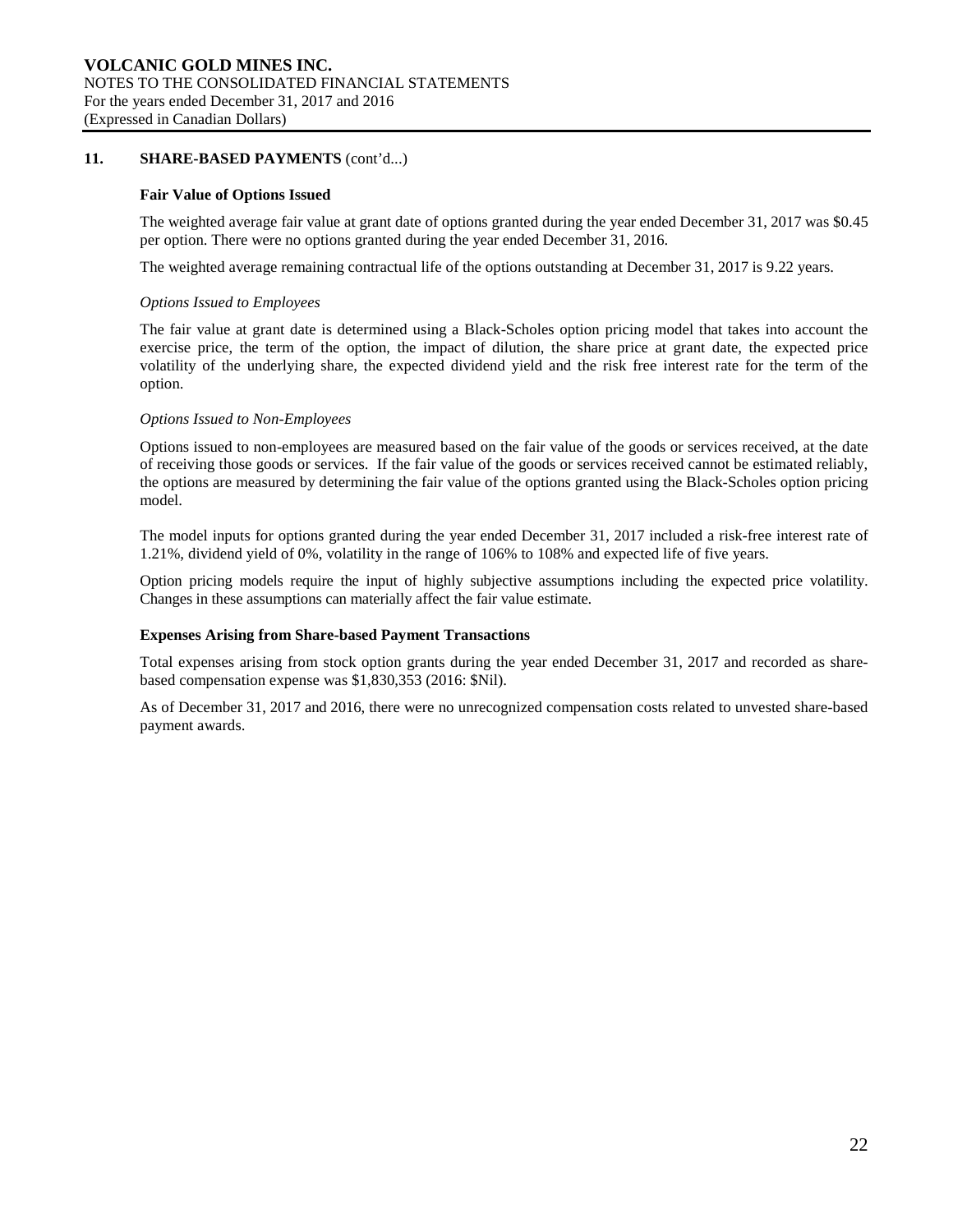# **12. INCOME TAXES**

A reconciliation of income taxes (recovery) at statutory rates with the reported taxes for the years ended December 31, 2017 and 2016 are as follows:

|                                                         | 2017             | 2016                     |
|---------------------------------------------------------|------------------|--------------------------|
| Loss before income taxes                                | (6,516,838)      | (429, 543)               |
|                                                         |                  |                          |
| Expected income tax (recovery)                          | $(1,694,000)$ \$ | (112,000)                |
| Non-deductible and other items                          | (115,000)        | (1,000)                  |
| Change in foreign exchange and income tax rates         | 408,000          | $\overline{\phantom{0}}$ |
| Change in unrecognized deductible temporary differences | 1,401,000        | 113,000                  |
| Income tax recovery                                     | \$               | $\blacksquare$           |

The significant components of the Company's unrecognized temporary differences and tax losses are as follows:

|                                   | 2017            | <b>Expiry Date</b><br>Range |     |           |
|-----------------------------------|-----------------|-----------------------------|-----|-----------|
| Exploration and evaluation assets | 3,229,000<br>S. | N/A                         | \$  | 190,000   |
| Investment tax credits            | 4.000           | 2020-2035                   |     | 4,000     |
| Property and equipment            |                 | N/A                         |     | 5,000     |
| Share issue costs                 | 192,000         | 2037-2038                   |     | 6,000     |
| Non-capital losses                | 4,475,000       | 2027-2037                   |     | 2,751,000 |
|                                   | 7,900,000       |                             | \$. | 2,956,000 |

# **13. SEGMENT INFORMATION**

The Company operates in a single reportable operating segment, being the exploration and development of mineral properties. The mineral property interests are located in the Republic of Guinea and substantially all of the exploration expenditures are incurred in the Republic of Guinea. Substantially all of the Company's other assets and expenditures are located and incurred in Canada.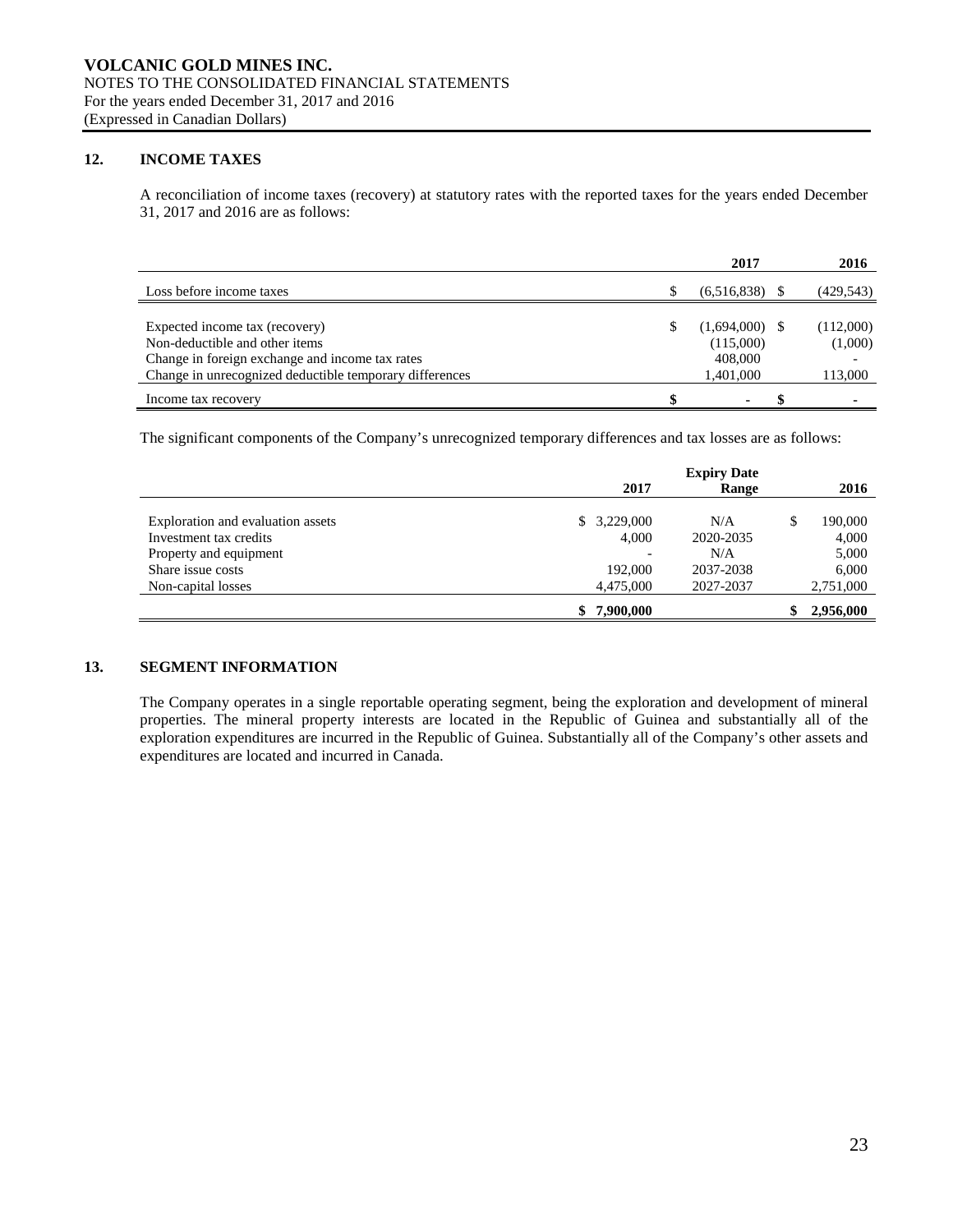### **14. FINANCIAL AND CAPITAL RISK MANAGEMENT**

Financial assets and liabilities are classified in the in the fair value hierarchy according to the lowest level of input that is significant to the fair value measurement. Assessment of the significant of a particular input to the fair value measurement requires judgement and may affect placement within the fair value hierarchy levels. The hierarchy is as follows:

- Level 1: quoted prices (unadjusted) in active markets for identical assets or liabilities.
- Level 2: inputs other than quotes prices included in Level 1 that are observable for the asset or liability, either directly (i.e., as prices) or indirectly (i.e., derived from prices).
- Level 3: inputs for the asset or liability that are not based on observable market data (unobservable inputs).

The carrying value of receivables and accounts payable and accrued liabilities approximates fair value due to the short term nature of the financial instruments. Cash is valued at a level 1 fair value measurement and is classified as fair value through profit or loss. Receivables and long-term deposits are classified as loans and receivables. Accounts payable and accrued liabilities are classified as other financial liabilities.

#### **Risk management**

The Company is exposed to varying degrees to a variety of financial instrument related risks:

#### *Credit risk*

Credit risk is the risk of an unexpected loss if a customer or third party to a financial instrument fails to meet its contractual obligations.

The Company's cash is held at large Canadian financial institution in interest bearing accounts. The Company has no investment in asset backed commercial paper.

#### *Liquidity risk*

Liquidity risk is the risk that the Company will not be able to meet its financial obligations as they fall due.

The Company manages liquidity risk through its capital management as outlined below. Accounts payable and accrued liabilities are due within one year.

#### *Market risk*

Market risk is the risk of loss that may arise from changes in market factors such as interest rates, foreign exchange rates, and commodity and equity prices.

a) Interest rate risk

The Company's exposure to interest rate risk arises from the interest rate impact on cash. The Company's practice has been to invest cash at floating rates of interest, in order to maintain liquidity, while achieving a satisfactory return for shareholders. There is minimal risk that the Company would recognize any loss as a result of a decrease in the fair value of any guaranteed bank investment certificates included in cash as they are generally held with large financial institutions. As at December 31, 2017, the Company is not exposed to significant interest rate risk.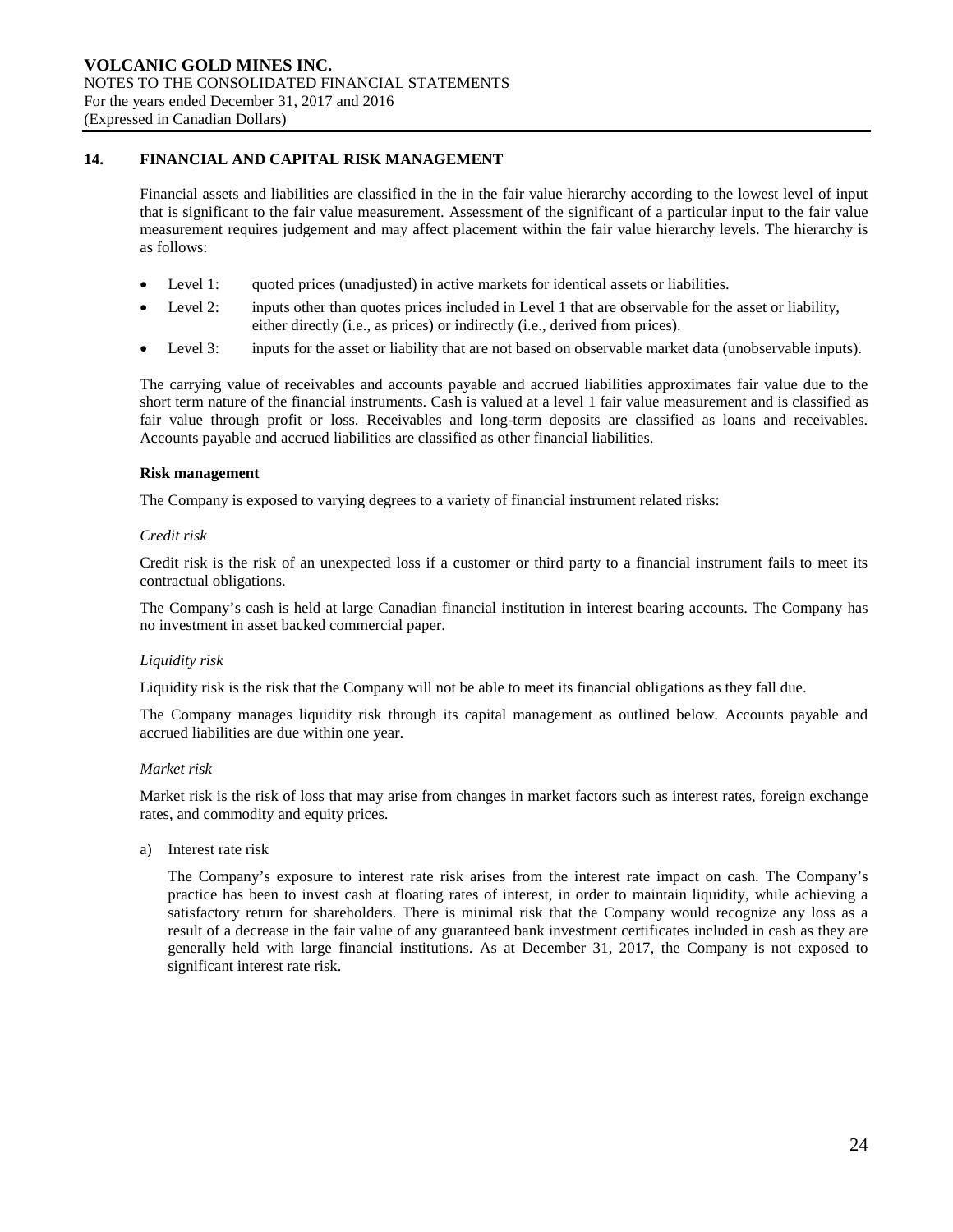### **14. FINANCIAL AND CAPITAL RISK MANAGEMENT** (cont'd...)

*Market risk* (cont'd...)

b) Foreign currency risk

The Company is exposed to financial risk related to the fluctuation of foreign currency rates. The Company operates in Canada and the Republic of Guinea. A substantial portion of the Company's expenses are incurred in US dollars. A significant change in the currency exchange rate between the Canadian dollar relative to the US dollar could have an effect on the Company's results of operations, financial position or cash flows. The Company has not hedged its exposure to currency fluctuations. As at December 31, 2017 and 2016, the Company is exposed to currency risk through the following financial assets and liabilities denominated in currencies other than the Canadian dollar:

|                                          | 2017 |                                           |                                             |                          | 2016                                      |  |  |
|------------------------------------------|------|-------------------------------------------|---------------------------------------------|--------------------------|-------------------------------------------|--|--|
|                                          |      | <b>US Dollars</b><br>(CDN)<br>equivalent) | <b>Guinea Franc</b><br>(CDN)<br>equivalent) |                          | <b>US Dollars</b><br>(CDN)<br>equivalent) |  |  |
| Cash                                     | \$   | 20,134                                    | S                                           |                          | \$<br>18,295                              |  |  |
| Amounts receivable                       |      |                                           |                                             | 2,638                    |                                           |  |  |
| Accounts payable and accrued liabilities |      | (56,997)                                  |                                             | $\overline{\phantom{0}}$ |                                           |  |  |
| Net exposure                             |      | (36, 863)                                 | \$                                          | 2,638                    | \$<br>18.295                              |  |  |

Based on the above net exposure as at December 31, 2017, and assuming all other variables remain constant, a 10% depreciation or appreciation of the Canadian dollar against the US dollar would result in an increase/decrease of approximately \$3,400 in the Company's net loss and comprehensive loss for the year ended December 31, 2017 (2016: \$1,800).

c) Price risk

The Company is exposed to price risk with respect to commodity prices, particularly gold. The Company closely monitors commodity prices to determine the appropriate course of action to be taken by the Company.

# **15. CAPITAL MANAGEMENT**

The Company's objectives when managing capital are to safeguard the Company's ability to continue as a going concern in order to pursue acquisition, exploration and development of mineral properties and to maintain a flexible capital structure which optimizes the costs of capital at an acceptable risk. In the management of capital, the Company includes its components of shareholders' equity.

The Company manages the capital structure and makes adjustments to it in light of changes in economic conditions and the risk characteristics of the underlying assets. To maintain or adjust the capital structure, the Company may attempt to issue new shares, issue debt, acquire or dispose of assets or adjust the amount of cash.

The Company currently is not subject to externally imposed capital requirements. There were no changes in the Company's approach to capital management.

The Company does not expect its capital resources as of December 31, 2017 to be sufficient to cover its corporate operating costs and carry out planned exploration activities for the next twelve months. As such, the Company will seek to raise additional capital and believes it will be able to do so, but recognizes the uncertainty attached thereto.